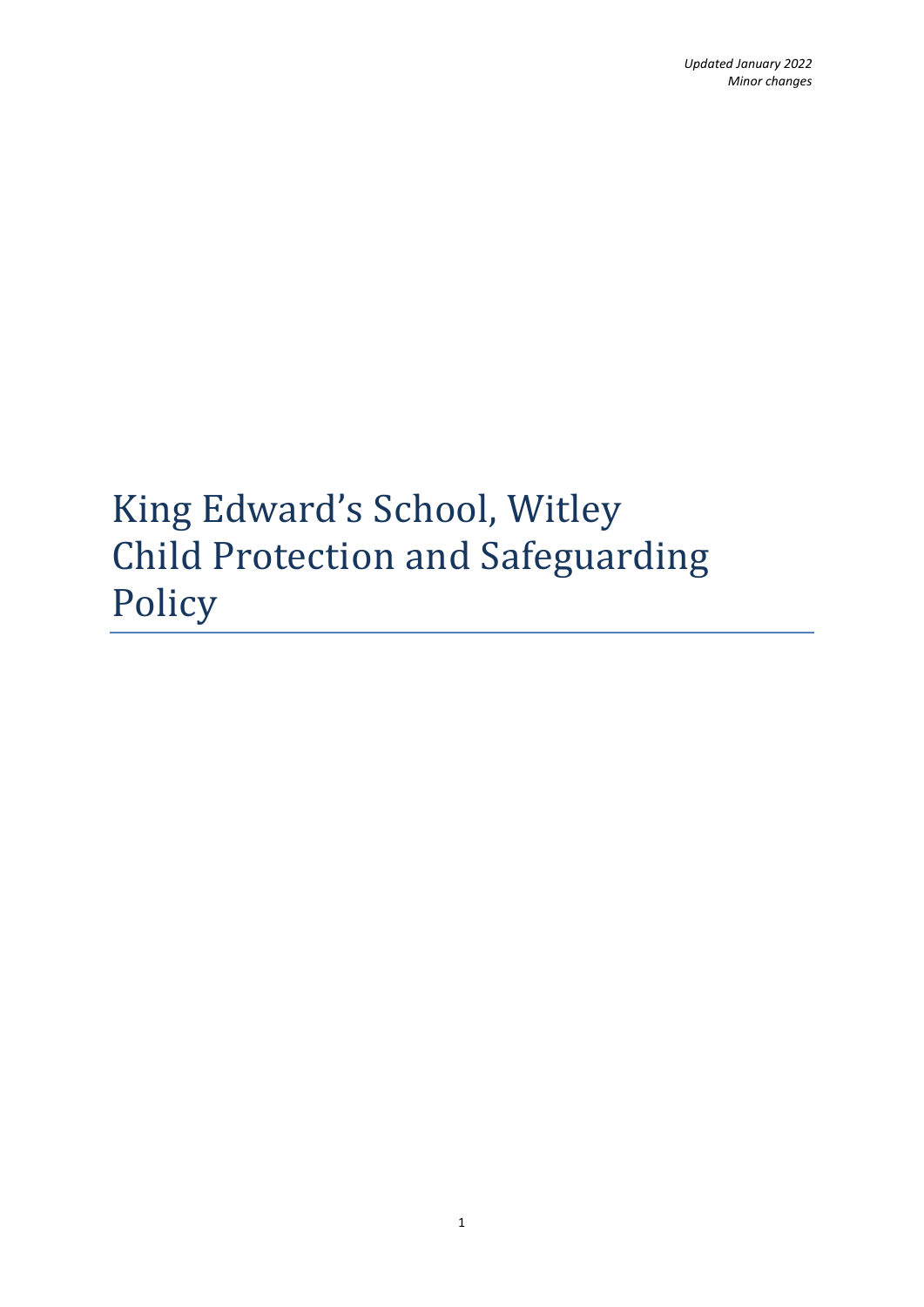## Contents

| Child Protection and Safeguarding Policy: Recognising and Acting to Protect Children from Abuse  4 |
|----------------------------------------------------------------------------------------------------|
|                                                                                                    |
|                                                                                                    |
|                                                                                                    |
|                                                                                                    |
|                                                                                                    |
|                                                                                                    |
|                                                                                                    |
|                                                                                                    |
|                                                                                                    |
|                                                                                                    |
|                                                                                                    |
|                                                                                                    |
|                                                                                                    |
|                                                                                                    |
|                                                                                                    |
|                                                                                                    |
|                                                                                                    |
|                                                                                                    |
|                                                                                                    |
|                                                                                                    |
|                                                                                                    |
|                                                                                                    |
|                                                                                                    |
| A risk assessment to show that due consideration is given to the Prevent duty25                    |
|                                                                                                    |
| Adaptation of Safeguarding and Child Protection procedures and systems in response to COVID-1926   |
|                                                                                                    |
|                                                                                                    |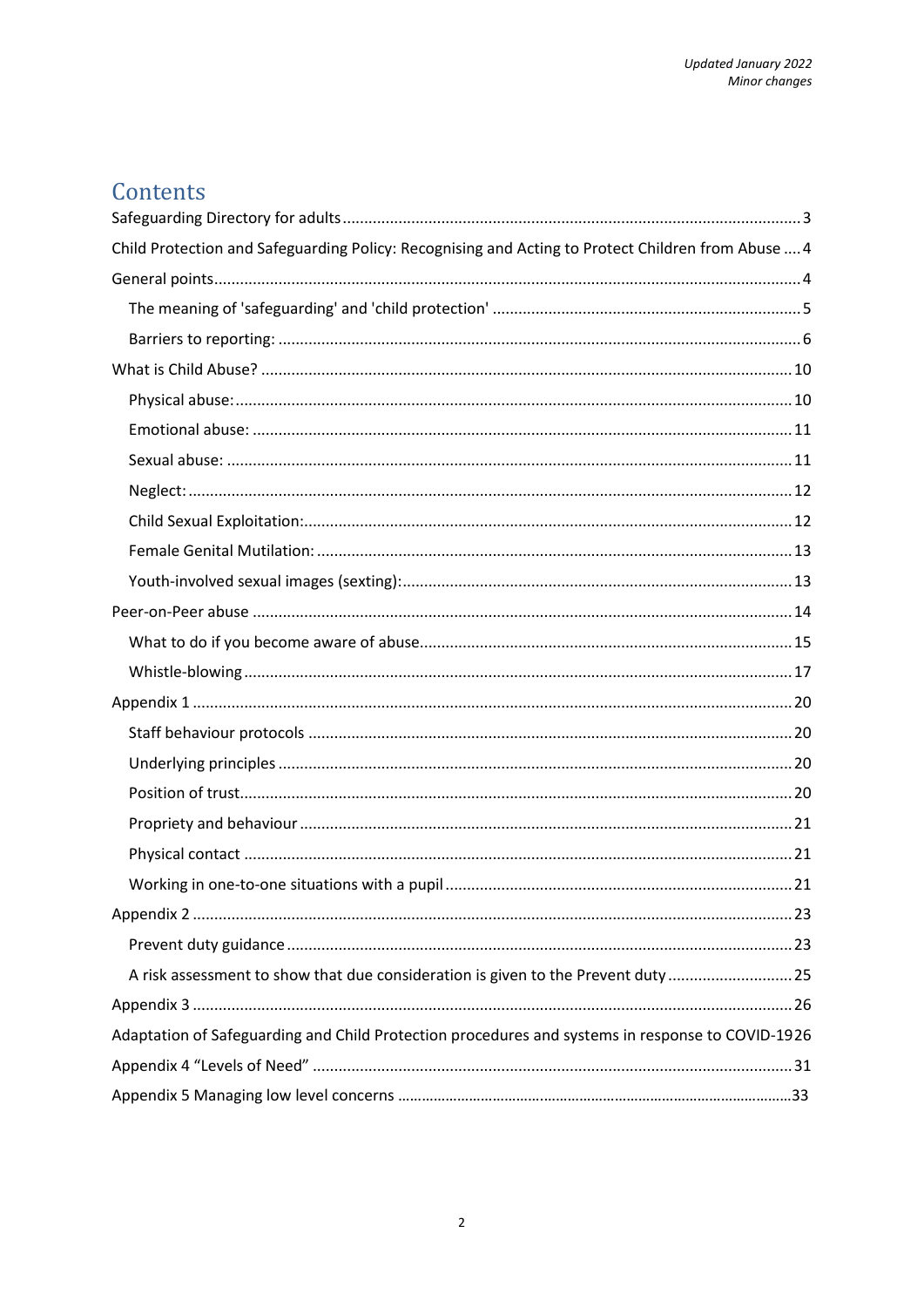## <span id="page-2-0"></span>Safeguarding Directory for adults

For safeguarding and child protection concerns and when you know something is wrong

If you think that a child is in immediate danger, or that a crime has been committed, ring (9) 999 before doing anything else.

**Any safeguarding or child protection concern should be raised with the Designated Safeguarding Lead (DSL), any of the Deputy DSLs or the external agencies listed on this page. Even minor concerns should be raised because they may be part of a bigger picture unknown to staff members.** 

| <b>DSL</b><br><b>Mr David Corran</b> | (Office: Copeland)<br>corrand@kesw.org<br>safeguarding@kesw.org | 01428 686 748 (ext 748)<br>07460 173 023<br>01428 483 359 (home)<br>777 from an internal phone |
|--------------------------------------|-----------------------------------------------------------------|------------------------------------------------------------------------------------------------|
| Deputy DSL<br>Mr Jan Richardson      | (Office: Music School)<br>safeguarding@kesw.org                 | 07497 093502                                                                                   |
| Head                                 | <b>Mrs Joanna Wright</b>                                        | 01428 686 743 (ext 743)<br>wrightj@kesw.org                                                    |
|                                      |                                                                 | 01428 686 721 (ext 721)                                                                        |
| DOFO <sup>*</sup><br>Treasurer       | Mr Dan Rogers<br><b>Mrs Justine Voisin</b>                      | 01428 686 778 (ext 778 or 414)<br>rogersd@kesw.org<br>treasurer@kesw.org                       |
| Safeguarding Governor                | <b>Mr Clive Marriott</b>                                        | headmaster@salisburycathedralschool.com                                                        |

*\*DOFO: Director of Finance and Operations*

.

| Anyone with a concern about a child can get advice from, or make a referral to, the local authority: |                                             |  |  |  |
|------------------------------------------------------------------------------------------------------|---------------------------------------------|--|--|--|
| <b>Surrey County Council Children's Services</b>                                                     | 0300 470 9100, or                           |  |  |  |
| <b>Multi-Agency Partnership</b>                                                                      | 01483 517 898 (emergency out-of-hours team) |  |  |  |
| Single Point of Access (C-SPA) and Early Help Hub                                                    | csmash@surreycc.gov.uk                      |  |  |  |
| National Society for the Prevention of Cruelty to Children (NSPCC)                                   |                                             |  |  |  |
| helpline: 0808 800 5000 or                                                                           | help@nspcc.org.uk<br>email:                 |  |  |  |

*For allegations against staff working in schools, normal procedure is to refer to DSL or Head (as per Safeguarding policy) but anyone may make an independent referral to the LADO:*

#### **Local Authority Designated Officer (LADO)** 0300 123 1650 (option 3) [LADO@surreycc.gov.uk](mailto:LADO@surreycc.gov.uk)

#### **What to do if you feel your concerns are not being acted upon, or if you are concerned about unsafe practice or malpractice by the DSL or wider safeguarding team:**

A member of staff who has raised a concern with the DSL or Deputy DSLs, DOFO, Head, Treasurer, or the local authority, should expect a confirmatory response within one working day. Should that not be forthcoming, staff should seek it out. In addition, they should press for further consideration if the child is at risk or if the situation is not improving. If staff feel their concerns have not been fully addressed (having paid due regard to the need for professional confidentiality), or that actions taken are partly or completely ineffective, they should speak to the Head in the first instance and then the Treasurer if they are still not satisfied. Further details can be found in the Whistleblowing Policy, as quoted in the Staff Employment Handbook*,* which is available on Firefly or as a hard copy on request from HR.

Staff who do not feel able to speak up about child protection failures internally, or who think their concerns about the safeguarding regime are not being addressed, may seek advice from, or pass concerns to, the LADO, C-SPA or the NSPCC (all as listed above, as appropriate) at any time.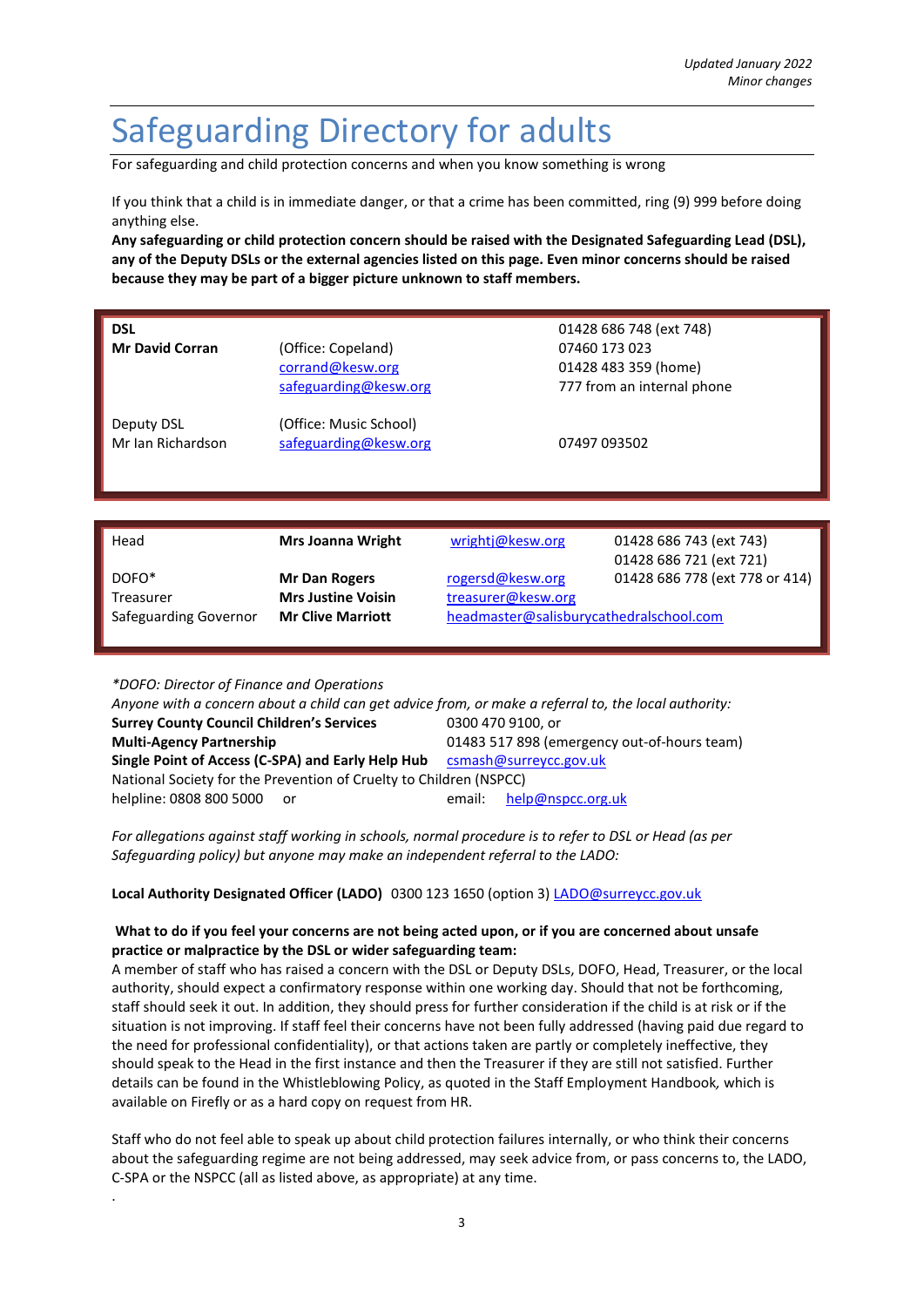

## <span id="page-3-0"></span>Child Protection and Safeguarding Policy: Recognising and Acting to Protect Children from Abuse

- **1. All adults working in King Edward's School, including governors, contractors and volunteers, have a responsibility for safeguarding and promoting the welfare of children in the child's best interests. They should know the name of the School's Designated Safeguarding Lead (DSL) and the Deputy DSLs, and know and follow the relevant Child Protection Policy and procedures. All staff have a duty to report any child protection concerns to one of the DSLs.**
- **2. Anyone who has concerns or is in doubt should refer to one of the people named below. Referrals will be managed by them normally, but anyone can refer a child to children's social care, if necessary. Referrals to statutory agencies do not require parental consent. The 'Safeguarding Directory for Adults', on page 3 of this policy, explains how to do this in further detail.**
- **3. King Edward's School takes extremely seriously all its responsibilities in relation to child protection and safeguarding matters. The School takes its responsibility seriously to ensure that pupils are educated in ways to keep themselves safe. This is done in different ways and at different times through tutor groups, assembly, curriculum lessons in Relationships, Sex**  and Health Education (RSHE) since 2020, PSHE and in ICT. Particular attention is given to the **safe use of electronic devices and the internet.**

## <span id="page-3-1"></span>General points

- 4. David Corran, Deputy Head [\(corrand@kesw.org](mailto:corrand@kesw.org) ), is the DSL and therefore takes overall responsibility for the School's Child Protection and Safeguarding procedures and systems. Children's safety, welfare and wellbeing remain the responsibility of all staff however.
- 5. All the School's systems and procedures operate with the best interests of the child at heart; we will work hard to enable children to be heard, know that they are heard and to let us know what is happening to them.
- 6. Mr Clive Marriott has been appointed by the governing body as the Governor with special responsibility for child protection matters. He can be contacted [headmaster@salisburycathedralschool.com;](mailto:headmaster@salisburycathedralschool.com) the Venerable Stuart Beake has been appointed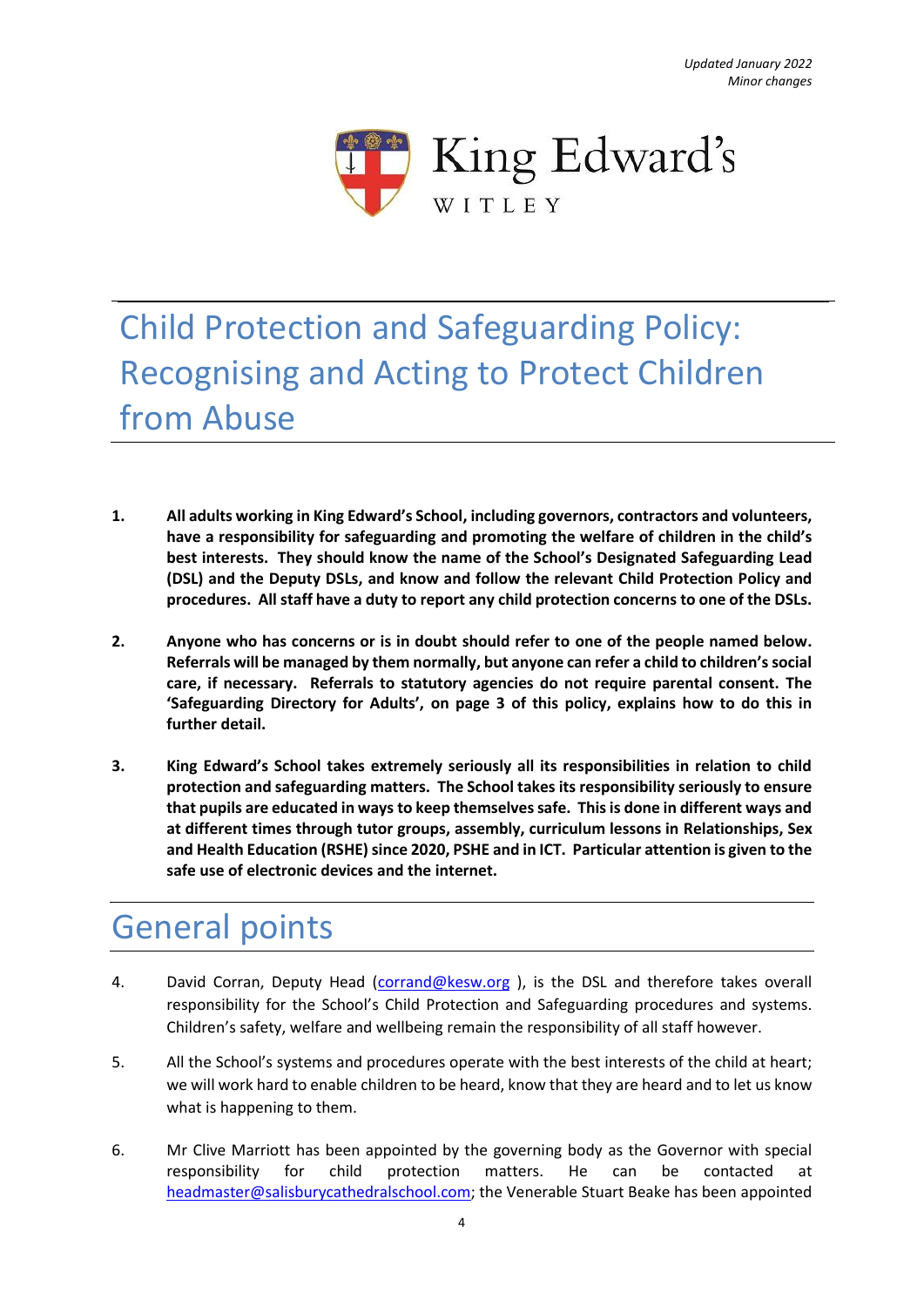Deputy Safeguarding Governor. He can be contacted at [StuartBeake@guildford](mailto:StuartBeake@guildford-cathedral.org)[cathedral.org.](mailto:StuartBeake@guildford-cathedral.org) One or both of these meet each term with the Deputy Head and report annually to the Governing Body on child protection issues in order that it can undertake a review of the School's child protection policies and procedures and the efficiency with which the related duties have been discharged. KCSIE (2021) is clear that the governing body has strategic responsibility for safeguarding arrangements at the School. The Head is responsible for ensuring staff understand and follow the procedures agreed by the governing body.

- 7. The School undertakes to remedy any deficiencies or weaknesses in child protection arrangements without delay.
- 8. The above named people receive regular training every two years to enable them to be kept fully informed and up to date with the latest regulations and procedures.

## <span id="page-4-0"></span>The meaning of 'safeguarding' and 'child protection'

- 9. There are **four** elements within the government's definition of safeguarding. **Two** of them, **(a)**  "Ensuring that children grow up in circumstances consistent with the provision of safe and effective care" and **(b)** "taking action to enable all children to have the best outcomes", refer to the general activity of safeguarding and promoting the welfare of every single one of our pupils.
- 10. The School recognises that children have a right to feel safe and secure and cannot learn effectively unless they do. We also recognise the statutory responsibility of each and every member of staff to provide a safe environment for children, and that this principle is especially important in a boarding school and in caring for vulnerable children according to the School's mission. In this sense 'safeguarding' is an overarching concept incorporating a number of areas covered in separate policies including our recruitment methods, security arrangements, health & safety practice, the management of our computer network.
- 11. We also aim to teach our pupils how to look after themselves and each other. To that end we use tutorials, assemblies, PSHE (Personal, Social and Health Education) and Relationship and Sex Education (RSE) and Health Education sessions to educate pupils about safeguarding, consent, and how they can recognise and build resilience to various forms of bullying and abuse, including peer-on-peer abuse. We aim to teach them about the risks posed by adults and children who use methods including the internet, mobile technology and social media to bully, groom, exploit, abuse or radicalise other people. We also aim to teach our pupils to understand and appreciate the fundamental values of democracy, the rule of law, individual liberty, and mutual respect for and tolerance of those with different faiths and beliefs. Finally, we aim to help pupils make a safe transition to the world of higher education and work. Additionally, using surveys, pupil forums and tutorials, and the Peer Listening initiative, we aim to listen to our pupils' views about their safeguarding, and to respond accordingly.
- 12. The **second two** of the four parts within the definition of safeguarding are **(c)** "protecting children from maltreatment" and **(d)** "preventing impairment of children's mental and physical health and development". These relate to the more specific activity of child protection, which means working to protect particular children from abuse and neglect. This is sometimes predictive, meaning identifying children at risk and addressing their needs before they become serious problems, and sometimes reactive, meaning responding quickly and effectively to the needs of children who have already been identified as suffering.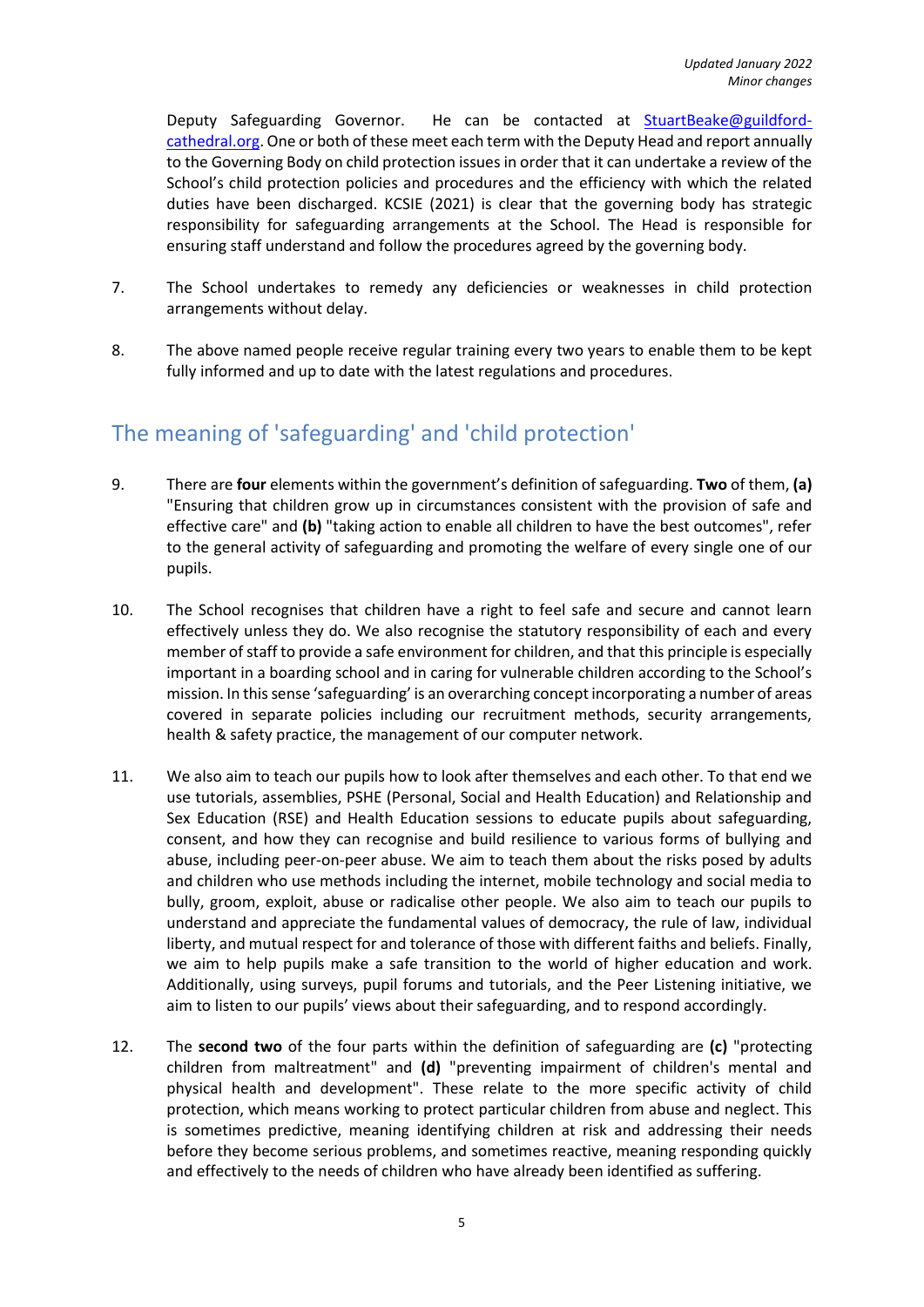- 13. The School's approach to child protection issues is in accordance with the inter-agency procedures in Surrey between social care, the police and health services and this policy is available to parents on the website. It fully recognises its duties to both children in need and children at risk by co-ordinating help in a common assessment framework:
- 14. The old county safeguarding children boards have been replaced by new 'Children's Safeguarding Partnerships'. The Partnership in Surrey is now established and led, jointly and equally, by Surrey County Council, Surrey Police, and Guildford & Waverley Clinical Commissioning Group (on behalf of all NHS providers in Surrey). Schools (including independent schools) have become 'Relevant Agencies', and as such are required to act in accordance with the Partnership's arrangements and to contribute to their operation. At the moment the Surrey Safeguarding Children Partnership ('SSCP') is based at SSCP Team, Quadrant Court, 35 Guildford Road, Woking, Surrey GU22 7QQ, and can be reached at partnership.team@surreycc.gov.uk. DSLs will liaise with the Safeguarding Partners and work with other agencies. They are familiar with the document "NPCC – When to call the police" and will use it for guidance when considering when to call the police and what to expect when they do so. For the time being the SSCP is continuing to use the web address of the old safeguarding board's *Procedures Manual*:

<http://surreyscb.procedures.org.uk/page/contents>

- 15. The School has adopted a document from Surrey Safeguarding Children's Partnership called "[Effective Family Resilience \(Levels of](https://www.surreyscp.org.uk/wp-content/uploads/2019/10/Effective-family-resilience-SSCB-Final-March-2019-1.pdf) Need)" document. The School's procedures and systems relating to this document and approach are described in [Appendix 4.](#page-30-0)
- 16. The School will always take into account the context within which such incidents and/or behaviours occur so that wider environmental factors present in a child's life that could impact on their safety and welfare are given due consideration. Pastoral staff consider this contextual approach to safeguarding regularly, both informally and, formally, in Housemaster/ Housemistress meetings and in the Pupil Wellbeing Committee. The outcomes and actions resulting are recorded.
- 17. All staff have been made aware that SEND pupils (and others as detailed in the following paragraph) may be at additional risk of harm. Such harm may stem from:
	- Assumptions that indicators of possible abuse (behaviour, mood, injury) relate to a child's condition without exploring further
	- Isolation resulting from exclusion by other pupils from social groups, bullying and especially bullying on the basis of a protected characteristic
	- Communication difficulties through linguistic or cognitive difficulties
- 18. In order to minimise this risk, the DSL works closely with the SENDCO and Assistant Head (Wellbeing, Inclusion and Diversity) both formally and informally to consider children holistically. The Pupil Wellbeing Committee (on which sit the Academic Deputy Head, SENDCO, Deputy Head, DSL, Deputy DSL, Chaplain, Medical Centre Manager and School Counsellor and which Housemasters/ Housemistresses may attend when a member of their House is being discussed) regularly considers pupils "in the round".
- <span id="page-5-0"></span>19. Barriers to reporting: staff should be aware that children may delay in reporting a concern or prevent a concern from being raised. This could be because they are embarrassed, afraid they will not be believed, struggle with communication for reasons of unfamiliarity with English or for more fundamental problems with communications, fear the consequences of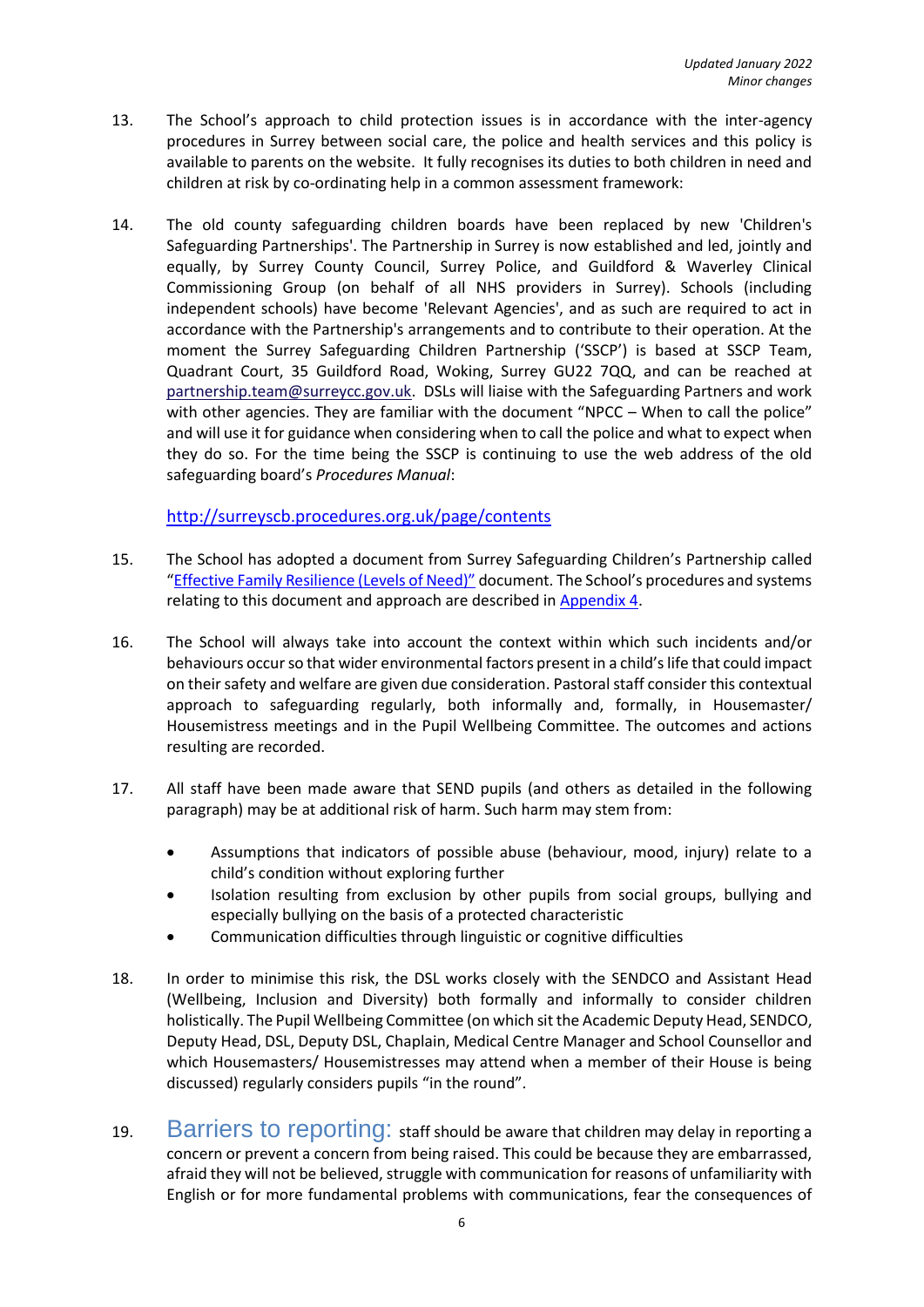speaking up (*"snitches get stitches"* and other such phrases, any of which should be reported by any staff who hear them, and dealt with appropriately) or worry that the School will overreact (this was a fear expressed in the most recent survey of pupils). Pupils from a social background that makes them vulnerable (whether by perception or by circumstances) may well worry further that they will be victims of discrimination on the basis of race, sexuality, disability or academic attainment. At KESW we are particularly sensitive to the greater vulnerabilities of Foundationers and children on the SEND register.

- 20. Reporting concerns: The "Safeguarding Directory for Adults" deals with this in detail. Staff must report all concerns about pupils to the DSL or Deputy DSLs at the earliest opportunity using CPOMS or the contact details provided in the Directory on page 3. Pupils, parents and others should contact the DSL or Deputy in a timely fashion.
- 21. Local authorities should share the fact that a child has a social worker. In this situation, the DSL(s) will hold and use the information so that decisions can be made in the best interests of the child's safety, welfare and educational outcomes.
- 22. In addition to this Policy and advice, reference can be made to *Keeping Children Safe in Education*, DfE September 2021 (KCSIE 2021) and *Working Together to Safeguard Children* (WTSC July 2018) which give detailed help and advice. The Prevent Duty Guidance for England and Wales (March 2015) also contains important advice. Staff should be aware of the situations in which their actions have the potential to be misinterpreted and which might then give rise to child protection concerns. These matters are more fully covered in the policy document "[Contact between staff and students](https://kesw.fireflycloud.net/resource.aspx?id=147673&officeint=on)" (available on the internal network called "Firefly" or by application to the Deputy Head). These documents provide details but, briefly, staff should exercise particular care in settings of the following nature:
	- o social events
	- o the giving of gifts
	- o pupils in distress
	- o PE, games and other physical activities
	- o showers and changing
	- o one-to-one situations
	- o educational visits
	- o home visits
	- o transporting pupils
	- o use of photography and other electronic media, including ICT
	- o boarding environment
- 23. Staff must read and understand Keeping Children Safe in Education (September 2021) as follows: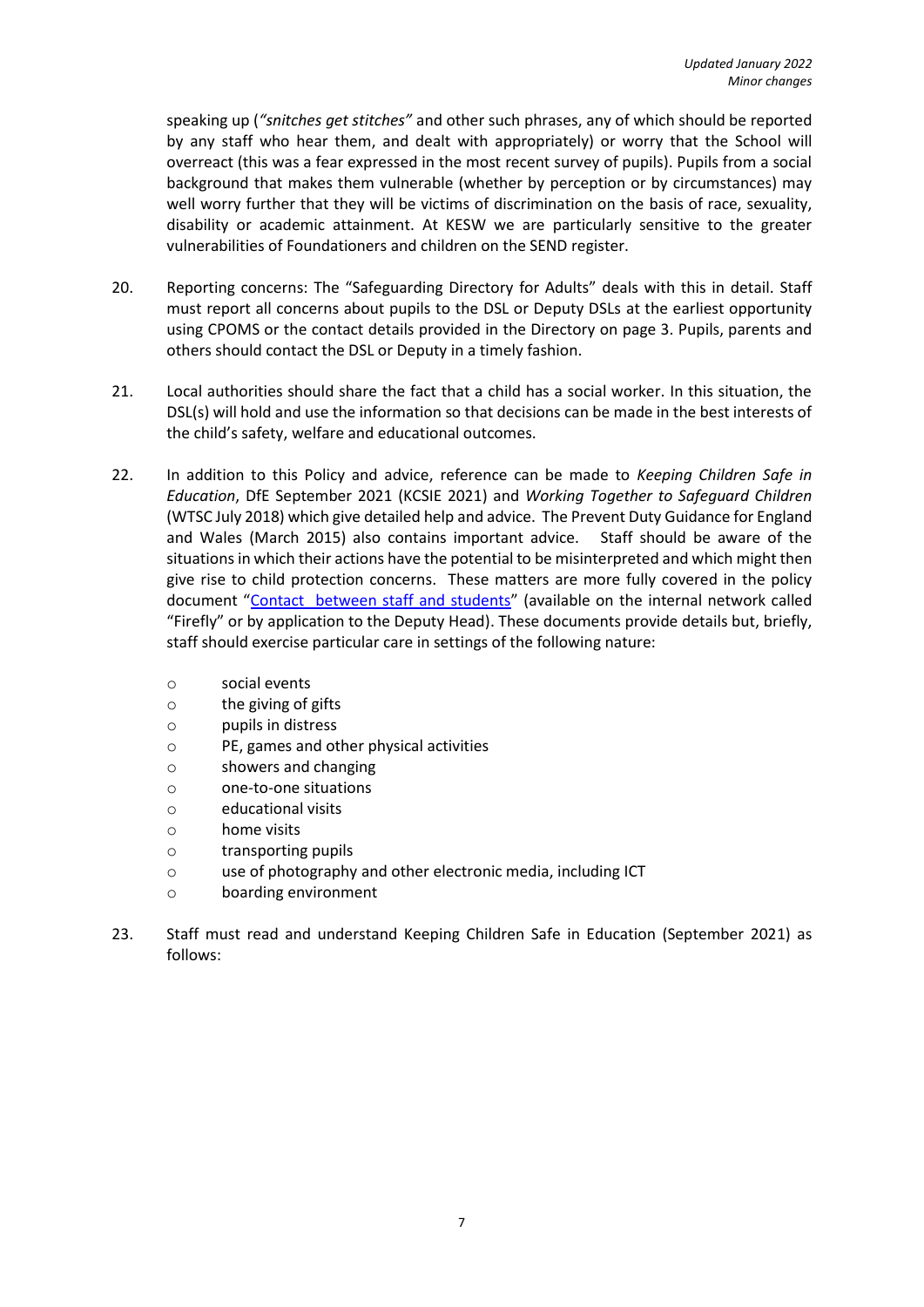- **Some staff** may read only Annex A if assessed appropriate by governors
- **Everyone else** should read & understand their responsibilities as described in part 1
- **All staff with direct contact** with children should read annex B and should also have read '[Sexual Violence & Sexual Harm between children in schools & colleges](https://www.gov.uk/government/publications/sexual-violence-and-sexual-harassment-between-children-in-schools-and-colleges)' (DfE May 2018)
- **Head and DSLs** should read the whole thing (DSLs should ensure annex C is included in their job description)
- **SLT and House staff** should read part 5
- **Governors** should read part 2 as a minimum, but be aware they are responsible for compliance in Parts 3,4,5.
- **Designated safeguarding governors** and Treasurer should read the whole of the guidance
- Anyone involved in **recruitment and / or SCR** (including recruiters / managers of volunteers should read part 3 + annex F
- Anyone involved in **MFL / other school exchanges** should read part 3 paras 317-322 and annex E

The Treasurer, additionally, undertakes to read the whole of KCSIE.

- 24. Staff may NOT:
	- o use their position to gain access to information for their own advantage and/or a child's or family's detriment
	- o use their power to intimidate, threaten, coerce or undermine pupils
	- o use their status and standing to form or promote relationships with children, which are of a sexual nature or which might become so
- 25. Where no specific guidance exists about particular situations or where staff are worried about how their actions might be interpreted staff are advised that they should:
	- o discuss the circumstances that informed their action, or their proposed action, with a senior colleague or one of the Safeguarding Leads. This will help to ensure that the safest practices are employed and reduce the risk of actions being misinterpreted.
	- o always discuss any misunderstanding, accidents or threats with a senior colleague or the Safeguarding Leads
	- o always record discussions and actions taken with their justifications

Further details on staff behaviour protocols can be found in Appendix 1 of this document.

26. All staff (including the Head and those who are temporary or volunteers) are required to receive child protection training and advice as part of the induction process and thereafter on an annual basis and occasional staff and volunteers (who will have been vetted in accordance with the School's recruitment procedures) are made aware of child protection arrangements. Updated information is passed on regularly, and at least annually. Feedback from such training and awareness, together with regular training of the Safeguarding Leads, allow for amendments to the Policy where weaknesses and deficiencies are identified. All staff are required to read both the Child Protection and Safeguarding Policy (including appendices) and those elements listed above, to sign to show that they have done so and complete a written task to show that they have understood it. Updates are issued when necessary. Induction training for all staff makes reference to this Child Protection and Safeguarding Policy which contains staff behaviour protocols, whistleblowing procedures, online safety, and the identity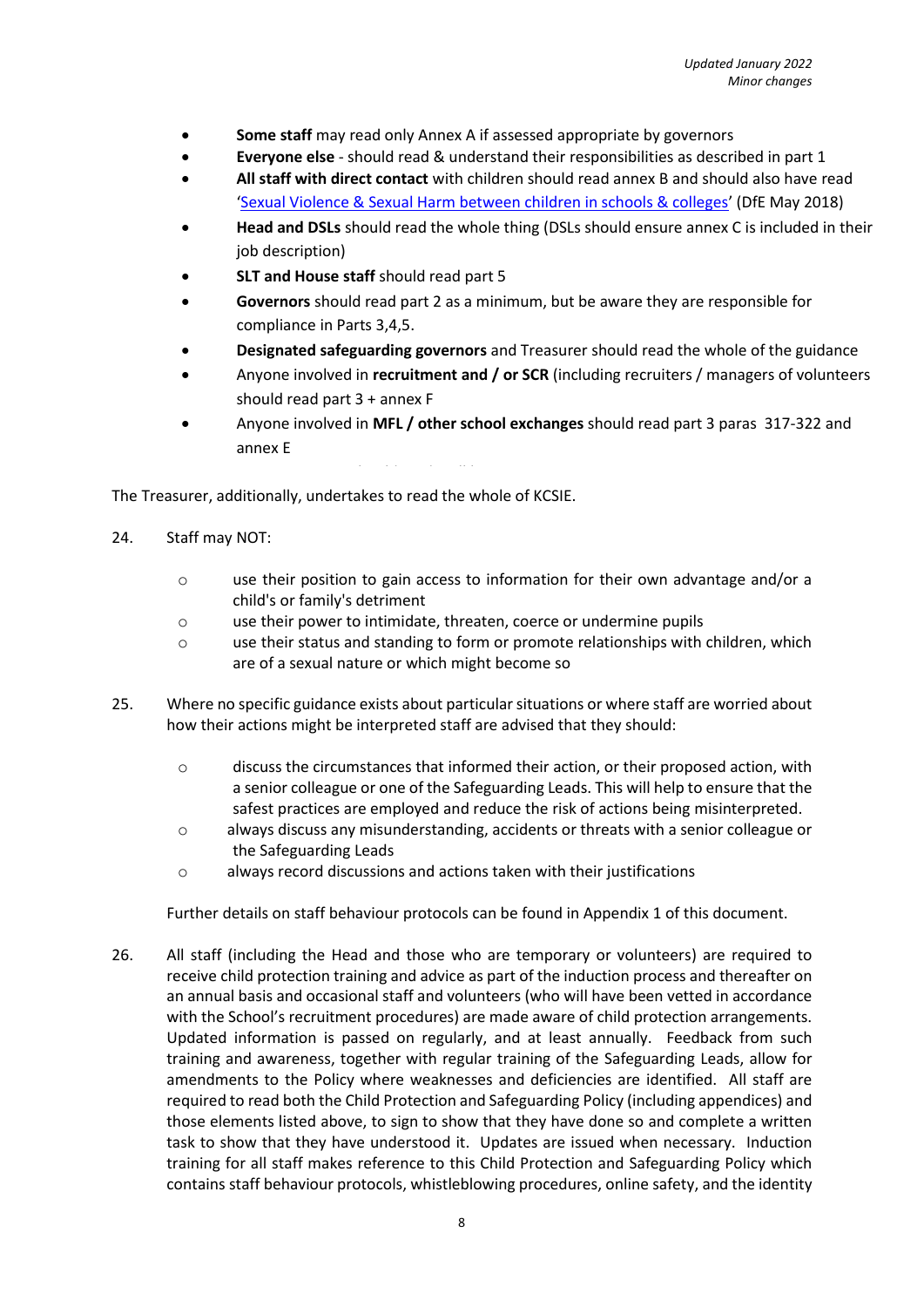and role of the Safeguarding Leads. The training for the Safeguarding Leads includes both child protection and inter-agency working and takes place at least every two years on recommended courses to cover inter agency working, case conferences, support for children in need, record keeping, promotion of a culture of listening to children, on-line safety and the Prevent duties.

- 27. The School operates safe recruitment procedures in accordance with the requirements of the Disclosure and Barring Service as laid down in KCSIE 2021; these procedures are also in accordance with the Independent School Standards Regulations. CWDC and more recently NSPCC and Channel on-line training has been completed by key members of staff. The School also seeks to ensure that employees of another employer who are working on the School site and who have contact with, or responsibility for, King Edward's pupils have had all the necessary recruitment checks made by their employer or other agency; in cases of doubt the School would not use the services of such people. Full details of the recruitment procedures can be found in a separate policy.
- 28. The School has clear procedures in place to deal promptly with allegations of abuse that are made against members of staff, volunteers or the Head. In summary, such allegations would normally be directed to the Head in the case of any member of staff or volunteer, and to the Treasurer (Chairman of Governors) in the case of the absence of the Head, or an allegation against the Head. The Head will not be informed of this referral if the allegation is against the Head. If the allegation is against one of the Safeguarding Leads, it should be made to the Head without informing the Safeguarding Leads. Following the guidance of Part 4 of KCSIE 2021, the Head is required to consult the Local Authority Designated Officer on any matters relating to allegations against a member of staff within 24 hours and before any investigation is undertaken. In the most serious cases the police are also informed. All discussions will be recorded in writing, and due weight will be given to the view of The Local Authority Designated Officer when a decision is being made about the suspension of a member of staff. If a member of boarding staff is suspended pending investigation of a child protection nature, arrangements for accommodation will be made away from children. The School's response to allegations against supply staff provided by an agency will fully involve that agency.
- 29. The School will exercise its responsibility to report within one month of leaving the School any person (employed, contracted, a volunteer or a pupil) whose services are no longer required because that person is considered to be unsuitable to work with children. A report will also be made to the DBS if the School believes that the person has harmed or poses a risk of harm to a child or vulnerable adult, satisfies the harm test or has received a caution or conviction for a relevant offence. The report will be made even if the person to be dismissed or removed has resigned first. The School will exercise its duty to consider making a referral to The Teaching Regulation Agency where a teacher has been dismissed or would have been dismissed if he or she had not resigned and a prohibition order may be appropriate. Examples would include unacceptable professional conduct, conduct that may bring the profession into disrepute or a conviction at any time for a relevant offence, in accordance with *Teacher misconduct; the prohibition of teachers (DfE 2014)*. Failure to make a report constitutes an offence.
- 30. The School takes extremely seriously its responsibilities for the care and safety of pupils. This is undertaken in the School environment by having clear procedures for safer recruitment and for dealing with any form of child abuse. It reinforces this sense of responsibility by ensuring that the staff of another organisation have been checked for suitability if they supervise the School's pupils on a site other than the School.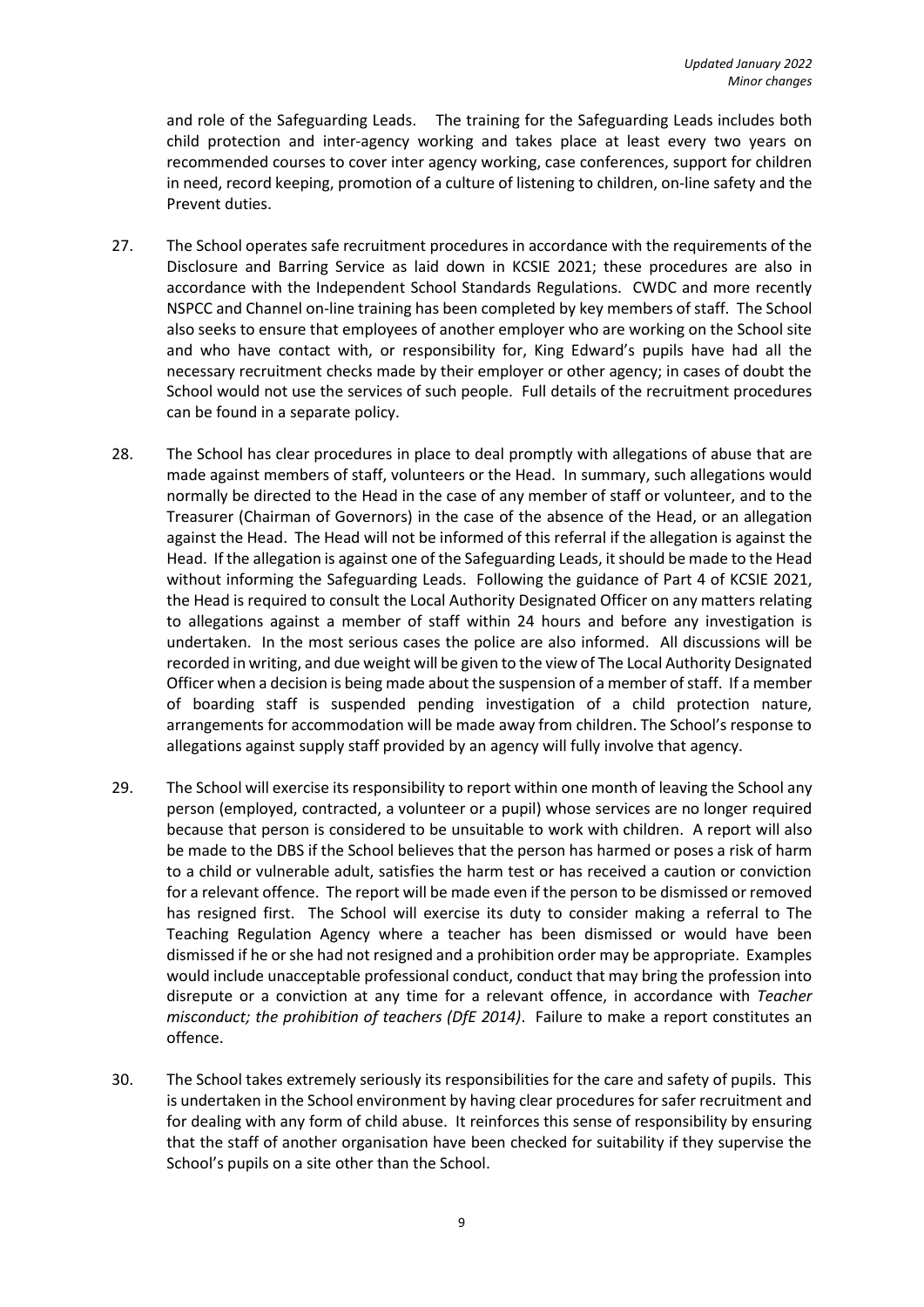**"Someone may abuse or neglect a child by inflicting harm, or by failing to act to prevent harm."**

- 31. Because we are in regular and frequent contact with pupils, school staff are particularly well placed to observe outward signs of abuse or unexplained changes in behaviour or performance which may indicate abuse, either at home or at school. It is also important to recognise that we are also in a privileged position with regard to pupils and we must be careful not to give grounds for any potential allegation of inappropriate conduct.
- 32. It is also necessary to bear in mind that a change in behaviour may have a number of causes, not least hormones or others such as drug or alcohol use.

## <span id="page-9-0"></span>What is Child Abuse?

- **33. Abuse is a form of maltreatment of a child. Somebody may abuse or neglect a child by inflicting harm or by failing to act to prevent harm. Children may be abused by those known to them or by strangers via the internet. The abuse may be inflicted by an adult or another child. In many cases, issues overlap with one another.**
- 34. Useful information can be found in *What to do if you are worried a child is being abused (*DfE March 2015).
- 35. Abuse can be defined under four categories [taken from *Working together to Safeguard Children* (DfE July 2018) and *Child Sexual Exploitation, definition and a guide for practitioners, local leaders and decision makers working to protect children from child sexual exploitation* (DfE February 2017)]:
- <span id="page-9-1"></span>36. Physical abuse: when adults deliberately inflict injuries on a child or, knowingly, do not prevent them. It includes hitting, shaking, throwing, poisoning, burning or scalding and otherwise causing physical harm to a child. It also includes excessive force. Giving a child poisonous substances, inappropriate drugs or alcohol, and attempting to suffocate or drown a child are also examples of physical abuse. Physical harm may also be caused when a parent or carer feigns the symptoms of, or deliberately causes, ill health to a child whom they are looking after. This situation is commonly described using terms such as factitious illness by proxy or Munchausen's Syndrome by proxy. "Honour based" abuse of all types includes crimes and violent crimes which have been committed to protect or defend the honour of the family and/or the community, including forced marriage and practices such as breast ironing.
- 37. Typical symptoms to look out for: -

bruises and abrasions – especially about the face, head, genitals or other parts of the body where they would not be expected to be given the age of the child. Be particularly concerned when the nature of the injury does not match the child's explanation slap marks twin bruises on either side of the mouth indicative of force feeding or stopping a child from speaking grip marks on the arms or trunk are usually an indication of shaking but can also be indicative of sexual abuse

bruised eyes are usually caused by a fist

damage to the mouth

bite marks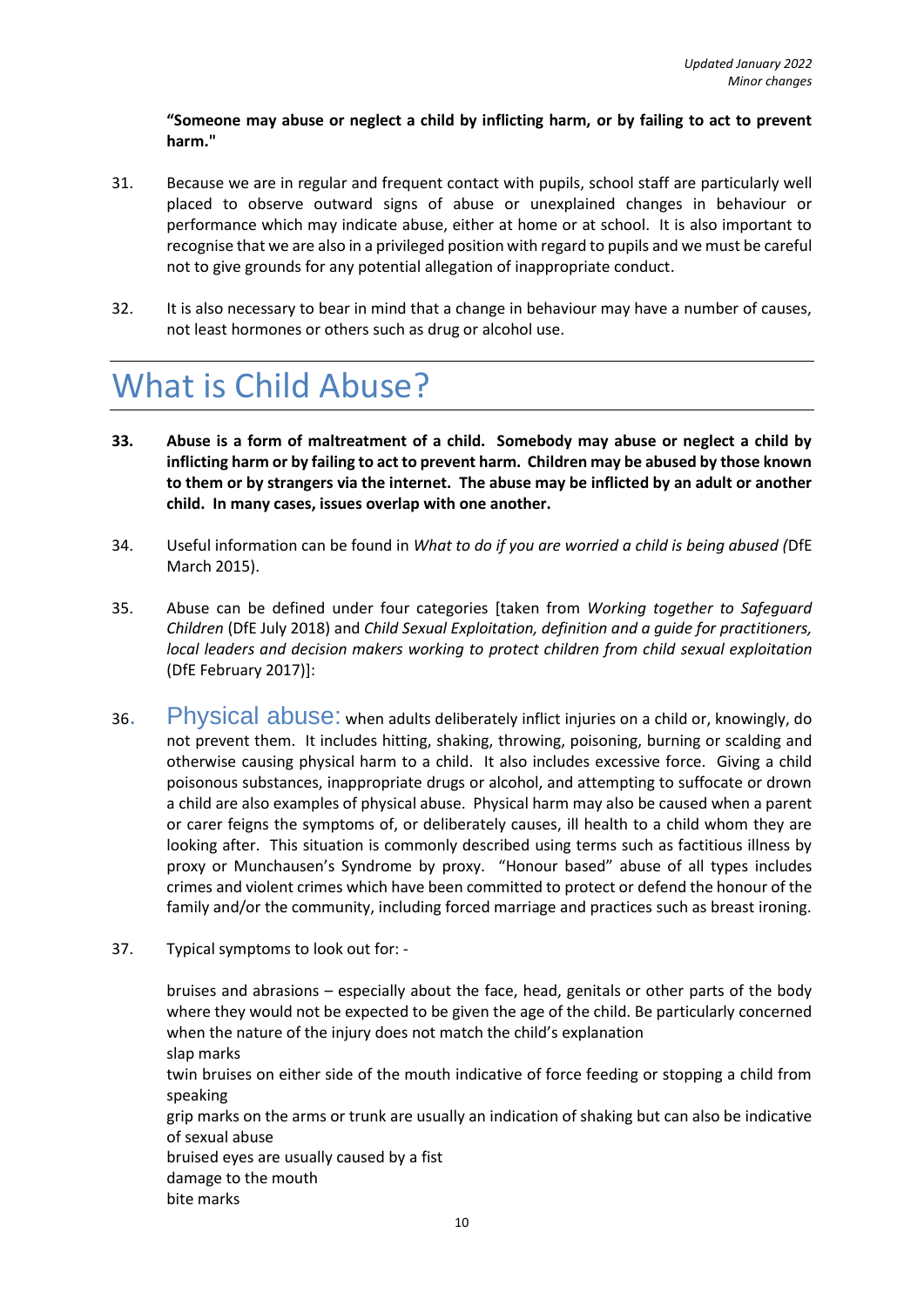fractures poisoning and misuse of drugs burns and scalds can indicate misuse of aerosols or cigarettes

- <span id="page-10-0"></span>38. Emotional abuse: the persistent emotional ill treatment of a child such as to cause severe and persistent adverse effects on a child's emotional development. It may involve conveying to children that they are worthless or unloved, inadequate, or valued only insofar as they meet the needs of another person. It may include not giving the child opportunities to express their views, deliberately silencing them or making fun of what they say or how they communicate. It may feature age or developmentally inappropriate expectations being imposed on children. These may include interactions that are beyond a child's developmental capability as well as over-protection and limitation of exploration and learning or preventing the child participating in normal social interaction. It may involve seeing or hearing the ill treatment of someone else. It may involve serious bullying, including cyber-bullying, causing children to feel frightened or in danger, the exploitation or corruption of children or the exchange of banter. Any form of initiation ritual would be regarded as peer-on-peer abuse. Some level of emotional abuse is present in all types of ill treatment of a child although it may occur alone.
- 39. Things to look out for:-

children who feel that they are unloved and unlovable inability to form good relationships overburdened by ambitious, unrealistic parents

- <span id="page-10-1"></span>40. Sexual abuse: involves forcing or enticing a child or young person to take part in sexual activities, whether or not the child is fully aware of what is happening. The activities may involve inappropriate physical contact, including penetrative (e.g. rape or buggery) or non-penetrative acts (e.g. kissing, rubbing, masturbation and touching the outside of clothing). This may include non-contact activities, such as involving children in looking at, or in the production of, pornographic material or watching sexual activities, or encouraging children to behave in sexually inappropriate ways. Sexual abuse can take place online and technology can be used to facilitate offline abuse. Sexual abuse is not solely perpetrated by adult males. Grooming a child in preparation for abuse including via the internet is also a matter of sexual abuse.
- 41. Typical symptoms to look out for:-

a detailed sexual knowledge inappropriate to the age of the child behaviour that is excessively affectionate or sexual towards other children or adults victims will often make a limited disclosure to an adult but will often be preoccupied with secrecy and will try to convince the adult to keep dangerous information secret fear of medical examinations a fear of being alone with particular adults a sudden loss of appetite, compulsive eating, anorexia nervosa or bulimia nervosa excessive masturbation, especially worrying if it takes place in public promiscuity sexual approaches or assaults on adults or other children pregnancy, urinary tract infections or sexually transmitted diseases are all immediate causes of concern bruises to the breast, buttocks, lower abdomen, thighs, genital and rectal areas discomfort or pain in the anal area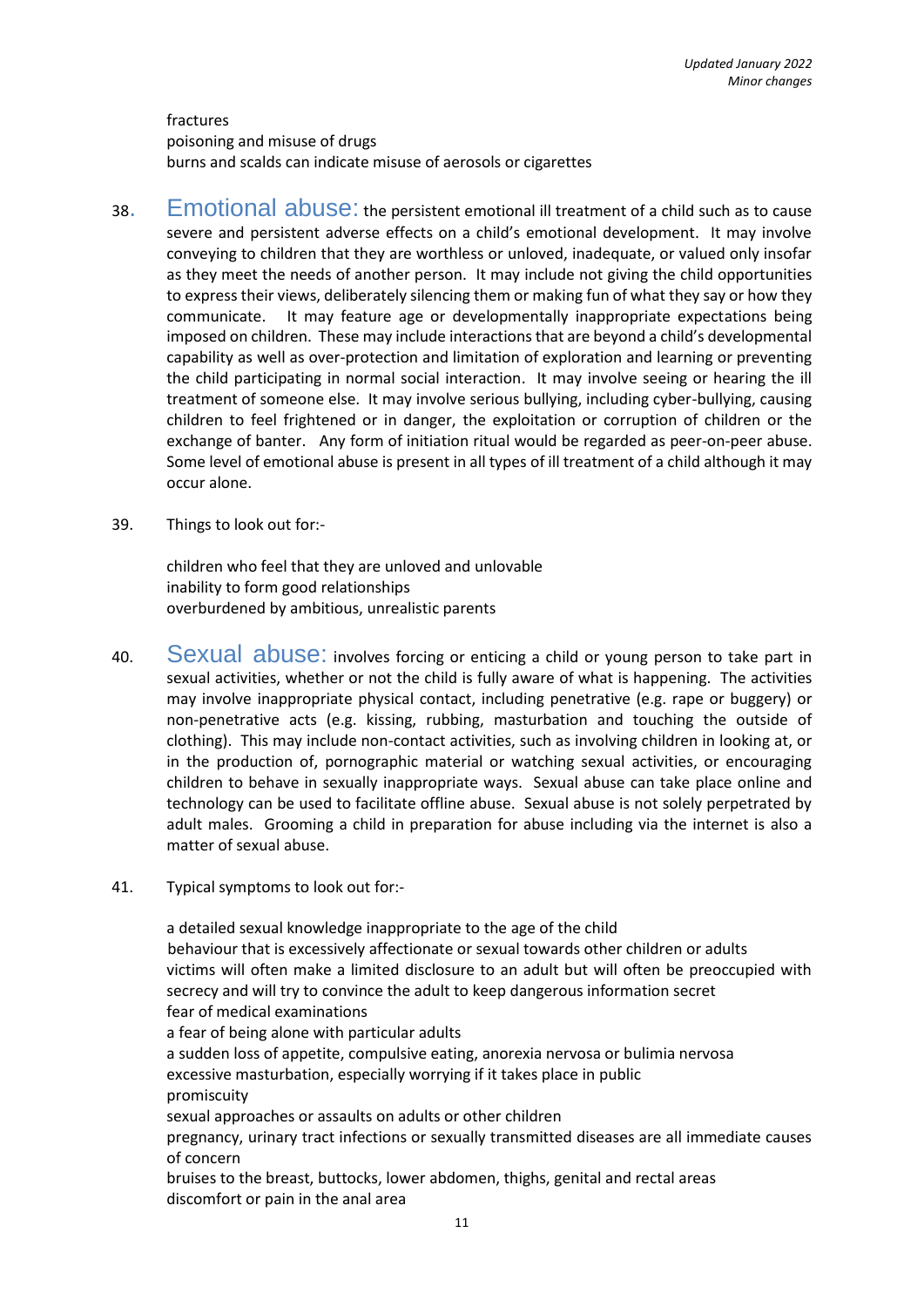the drawing of sexually explicit or pornographic images the need to change underwear excessively

- 42. It should be remembered that all of the above are typical, but may have other causes.
- <span id="page-11-0"></span>43. Neglect: the persistent failure to meet a child's basic physical and/or psychological needs, likely to result in the serious impairment of the child's health or development. It may start with substance abuse by mother during pregnancy, involve a parent or carer failing to provide adequate food, shelter and clothing, including exclusion from home or abandonment, failing to protect a child from physical and emotional harm or danger, or the failure to ensure adequate supervision or access to appropriate medical care or treatment. It may also include neglect of, or unresponsiveness to, a child's basic emotional needs.
- 44. Typical signs to look out for:-
	- persistent stomach aches
	- if a child is seriously underweight and is stealing food
	- inadequately clad in that they are dirty or smell
- 45. If a child is suffering from any of the above, they are likely to also exhibit signs of stress and distress.
- 46. Typical signs to look for:-
	- a lack of concentration and falling off of school performance
	- aggressive or hostile behaviour
	- moodiness, depression, irritability, listlessness, fearfulness, tiredness, temper tantrums, short concentration span, acting withdrawn or crying at minor occurrences
	- difficult relationships with peers
	- regression to more immature forms of behaviour e.g. thumb sucking
	- self harming or suicidal behaviour
	- low self-esteem
	- running away and being inexplicably absent from School and so missing education; there are clear protocols for dealing with this in the Missing or Absconding Pupils Policy. Missing education can be a sign of child criminal exploitation including involvement in [county lines.](https://www.healthysurrey.org.uk/community-safety/serious-and-organised-crime/county-lines-and-cuckooing)
- <span id="page-11-1"></span>47. Child Sexual Exploitation: Child sexual exploitation, including violence and harassment, is a form of child sexual abuse. It occurs where an individual or group takes advantage of an imbalance of power to coerce, manipulate or deceive a child or young person under the age of 18 into sexual activity in exchange for something the victim needs or wants, and/or for the financial advantage or increased status of the perpetrator or facilitator. The victim may have been sexually exploited even if the sexual activity appears consensual. Child sexual exploitation does not always involve physical contact; it can also occur through the use of technology.
- 48. No school is immune to the risk of child sexual exploitation including online and it can affect both boys and girls. Children can be perpetrators as well as victims.
- 49. Signs of Child Sexual Exploitation may include:-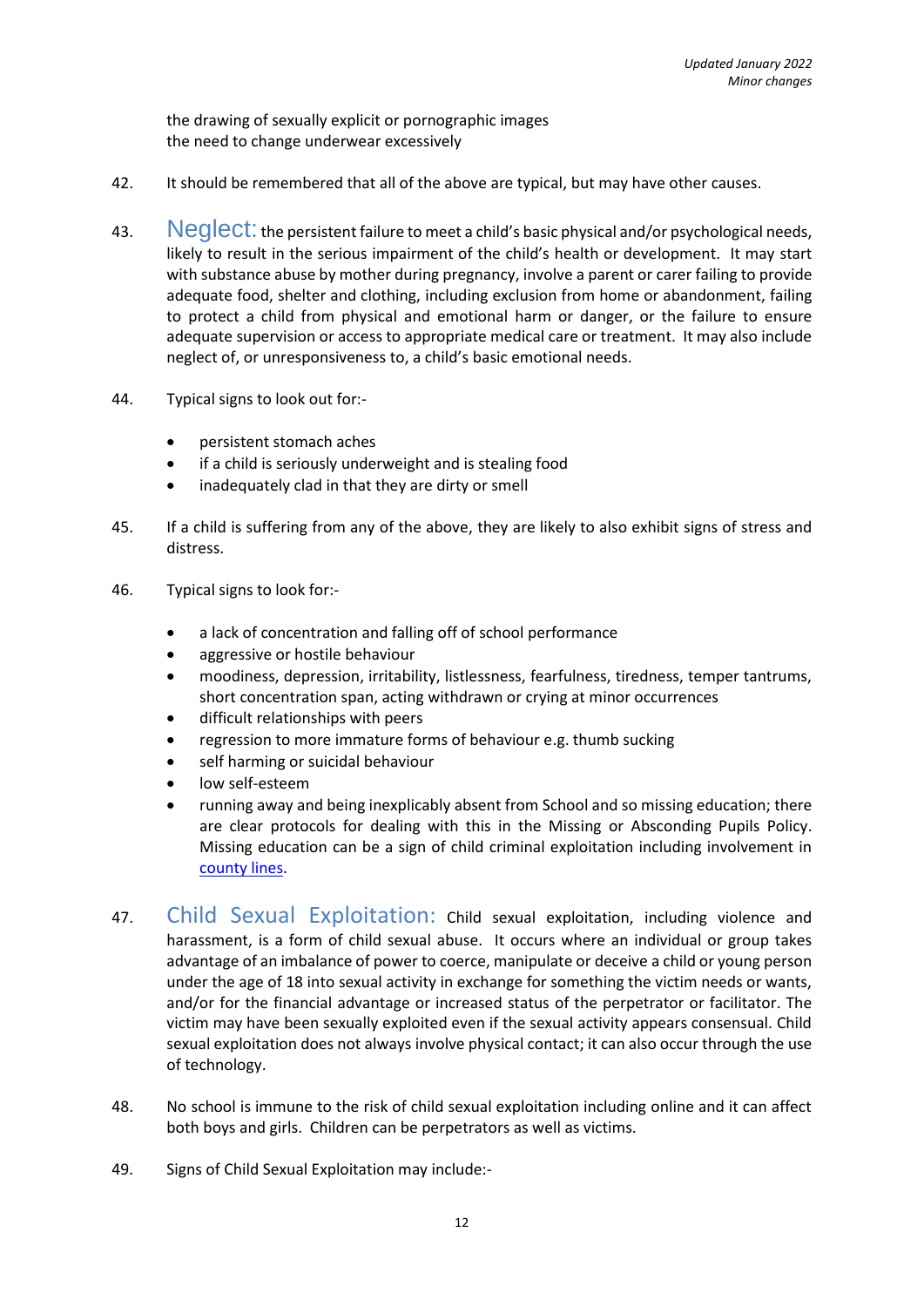- unexplained gifts and new possessions
- association with young people involved in exploitation
- having much older boyfriends or girlfriends
- suffering from sexually transmitted infections
- suffering changes in emotional well-being
- drug and alcohol misuse
- being absent for periods of time and regularly reaching home late
- missing education
- 50. The same indicators may suggest that children have been approached by or are involved with individuals associated with criminal networks or gangs. These children are at risk of involvement in serious violent crime. Further advice can be found in the DfE publications Preventing youth violence and gang involvement and Criminal exploitation of children and vulnerable adults, county lines.
- 51. The School will provide sensitive education on all aspects of abuse appropriate to the age on these issues in PSHE lessons, in ICT lessons and through tutor periods, Assemblies and Chapel services. The staff in the Medical Centre are also available to help raise awareness and provide guidance on issues surrounding sexual exploitation. These themes are also shared with parents so that they can support the School.

<span id="page-12-0"></span>Female Genital Mutilation: staff must be aware of the requirement for teachers to report to the police where they discover, either through disclosure by the victim or through visual evidence, that female genital mutilation appears to have been carried out on a girl under the age of 18. It will be rare to see evidence of it, as staff should not be routinely examining pupils. Unless there is good reason not to, the case should be discussed with the Designated Safeguarding Lead so that involvement of external agencies can be sought. Failing to report such cases is a criminal offence. Further useful information can be found in *Mandatory Reporting of Female Genital Mutilation – procedural information*, published by The Home Office in October 2015, updated December 2016

- <span id="page-12-1"></span>52. Youth-involved sexual images (sexting): Sexting is the generation of images by or of children under the age of 18 of a sexual, indecent nature. Young people who share such images may be committing a criminal offence, as it is a crime to:
	- take an indecent photograph or to allow an indecent photograph to be taken
	- make an indecent photograph, including downloading or opening an image that has been sent by e-mail
	- distribute or show such an e-mail
	- possess with the intention of distributing images
	- possess such images
- 53. Any disclosure relating to sexting should be treated as any other safeguarding disclosure. Staff may confiscate an electronic device if they have good reason so to do, but must not view, copy or print any such imagery. Material should not be removed from one device to another, printed or saved. The necessary referrals to the police or social care will be made. Support for the victim, including counselling will be offered. Parents and carers will be informed about the incident and the way in which it is being managed. Further information may be found in the [Antibullying and cyberbullying Policy](https://kesw.fireflycloud.net/Resources/Staff%20%5BF8%5D/Policies%20%5BF5l%5D/Policies%20Firefly%20and%20Website%20%5BFexg%5D/File%20List%20(9)/Anti-Bullying%20and%20Cyber-Bullying%20Policy.pdf) and in the [Peer-on-Peer Abuse Policy and Appendices](https://kesw.fireflycloud.net/resource.aspx?id=250326&officeint=on) Further details about pupils' use of mobile technology in the School may be found in the "[E](https://kesw.fireflycloud.net/resource.aspx?id=147677&officeint=on)[safety and ICT Acceptable Use Policy](https://kesw.fireflycloud.net/resource.aspx?id=147677&officeint=on)" on Firefly (the School's VLE).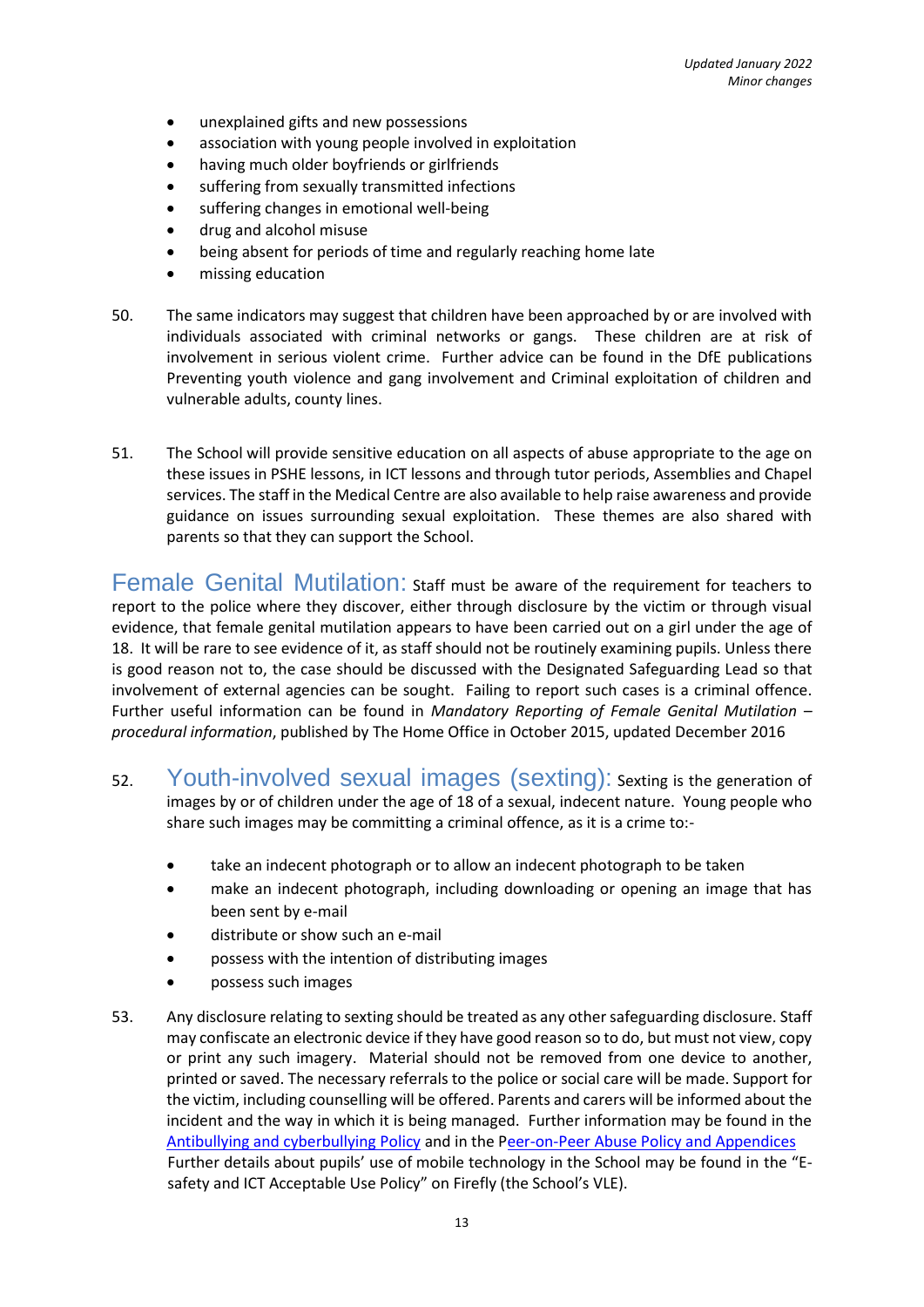- 54. All responsible adults in School should be aware of further, specific forms of abuse and safeguarding issues as follows:
	- Child abduction and community safety incidents which may be committed by parents or other family members, by people known but not related to the victim and by strangers, other community safety incidents should raise concerns, e.g. people loitering nearby or unknown adults engaging children in conversation. In PSHE lessons, tutor periods and other assemblies, pupils receive practical advice on how to keep themselves safe.
	- Children in the court system; the School is ready to provide support to children of all ages when they are required to give evidence in criminal courts.
	- Children with family members in prison; the School's unique foundation means that we have had to give specific thought to this question. We are aware that such children are at risk of poor outcomes including poverty, stigma, isolation and poor mental health. We are ready to provide support and links to support professionals, to help mitigate negative consequences for those children.
	- Modern Slavery and the National Referral Mechanism; Modern Slavery encompasses human trafficking and slavery, servitude and forced or compulsory labour including sexual exploitation, forced labour, slavery, servitude, forced criminality and the removal of organs. Further support is available a[t www.gov.uk](http://www.gov.uk/), "modern slavery; how to identify and support victims".
	- Homelessness; the School is aware of the risks and the reality of children's homelessness. The DSL will make referrals to the Local House Authority and/or Children's Social Care and Social Services.
	- Forced marriage; adopting the mantra that "it could happen here" we are aware of the physical, emotional and psychological threats involved in forced marriage. Forced marriage is one entered into without the full and free consent of one or both parties, and where violence, threats or any other form of coercion is used to cause a person to enter into a marriage.

## <span id="page-13-0"></span>Peer-on-Peer abuse**:**

**The School has a Peer-on-Peer Abuse Policy which should now be the principal document to consult in this area. In summary, however, the following paragraphs are relevant:**

- 55. Peer-on-peer abuse is any form of physical, sexual, emotional and financial abuse, and coercive control exercised between children, and within children's relationships (both intimate and non-intimate), friendships, and wider peer associations. Physical abuse can include hitting, kicking, shaking, biting, hair pulling, or otherwise causing physical harm. Peeron-peer abuse can take various forms, including (but not limited to): serious bullying (including cyberbullying), relationship abuse, domestic violence and abuse, child sexual exploitation, upskirting, initiation/ hazing-type rituals and violence, youth and serious youth violence, harmful sexual behaviour and/or prejudice-based violence including, but not limited to, gender-based violence. Online peer-on-peer abuse is any form of peer-on-peer abuse with a digital element, for example, sexting, online abuse, coercion and exploitation, peer-on-peer grooming, threatening language delivered via online means, the distribution of sexualised content, and harassment.
- 56. It is difficult to distinguish peer-on-peer abuse from bullying and other forms of unacceptable behaviour but as a working definition at King Edward's School, Witley, behaviour that results in the victim displaying signs of abuse is deemed to be peer-on-peer abuse even if the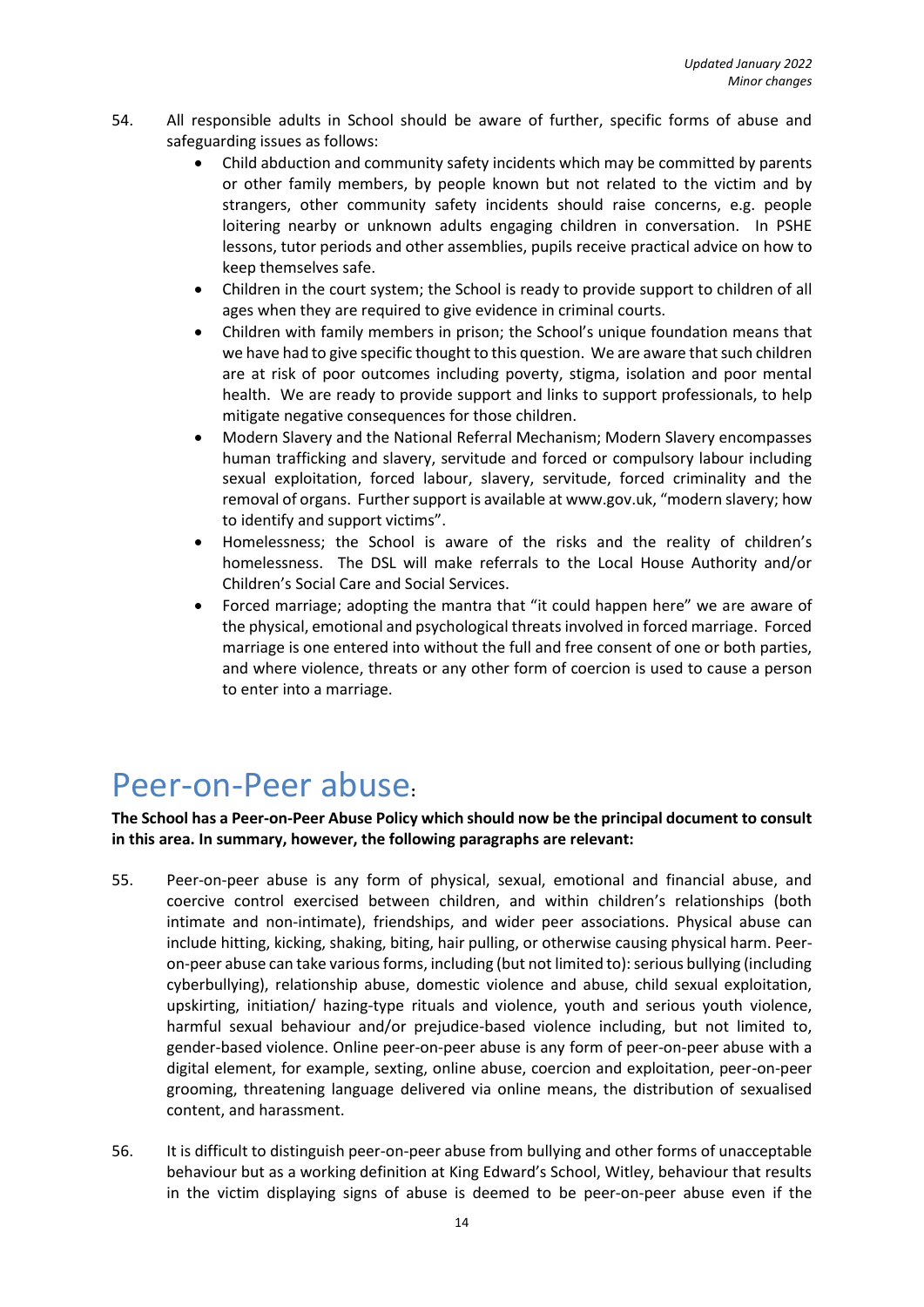behaviour could have been considered by some to be 'banter' or simply a childish joke. It is more likely, but not universally true, that girls will be victims and boys perpetrators. All such abuse is unacceptable, will be treated seriously by the School and due attention paid to the successful resolution of the situation.

- 57. Children who are victims of sexual violence and sexual harassment are likely to find the situation stressful in a way that will adversely impact on their education attainment as well as their emotional well-being. Sexual violence and sexual harassment exist on a continuum and may overlap; they occur online and offline, both physically and verbally. Upskirting typically involves taking a picture under a person's clothing without their knowledge and/or permission to view their genitals or buttocks (with or without underwear) for sexual gratification or to cause humiliation, distress or alarm to the victim. Victims must be taken seriously and offered full support to avoid disruption to their education. Other children and staff should also be supported and protected as appropriate. The School's response will be risk assessed on a caseby-case basis by the DSL or one of the Deputies. The options include managing the matter internally, seeking Early Help intervention, referring to Surrey C-SPA and reporting to the police. Whenever staff respond to incidents of abuse in any form, they must reassure the victim that they are being taken seriously, they will be supported and kept safe. No victim should be made to feel ashamed to make a report.
- 58. The School provides a clear set of values and standards, as outlined in the behaviour policy, pastoral support and a planned programme of evidence-based content delivered through the curriculum. The matter could constitute a serious breach of the behaviour policy and lead to permanent exclusion. Staff are appropriately trained to deal with peer-on-peer abuse. All staff are clear that sexual violence and sexual harassment are not acceptable and not an inevitable part of growing up; they will not tolerate instances of these behaviours or dismiss them as "banter", "having a laugh", or "boys being boys". Developmentally inappropriate sexualised behaviours will always be challenged as soon as staff become aware of them.
- 59. Further details can be found in *[Sexual Violence and Sexual Harassment between Children in](https://www.gov.uk/government/publications/sexual-violence-and-sexual-harassment-between-children-in-schools-and-colleges)  [Schools and Colleges](https://www.gov.uk/government/publications/sexual-violence-and-sexual-harassment-between-children-in-schools-and-colleges)*, (DfE May 2018)
- 60**. Domestic abuse**: domestic abuse involves the use of power and control by one person over another and includes elements of all other forms of abuse. Children who witness domestic abuse are at risk of significant harm to their wellbeing and understanding of healthy, positive relationships. The School is enrolled onto the Surrey Operation Encompass scheme and is alerted every day to all domestic abuse incidents that have been reported to Surrey Police so that the right support can be put in place at the right time for children who are experiencing domestic abuse.

## <span id="page-14-0"></span>What to do if you become aware of abuse

- 61. Care must be taken when recognising abuse and neglect in pupils with special educational needs or disabilities as they can be disproportionally impacted by things such as bullying. Additional barriers could be the assumption that indicators of possible abuse such as behaviour, mood and injury relate to the child's disability without further exploration.
- 62. In a boarding environment especially, there is likely to be an enhanced risk that inappropriate relationships could develop. The School will be alert to any potential abuse by peers and may consider some aspects of bullying as a child protection matter. There may be reasonable cause to suspect that a child is suffering or is likely to suffer significant harm. In such cases it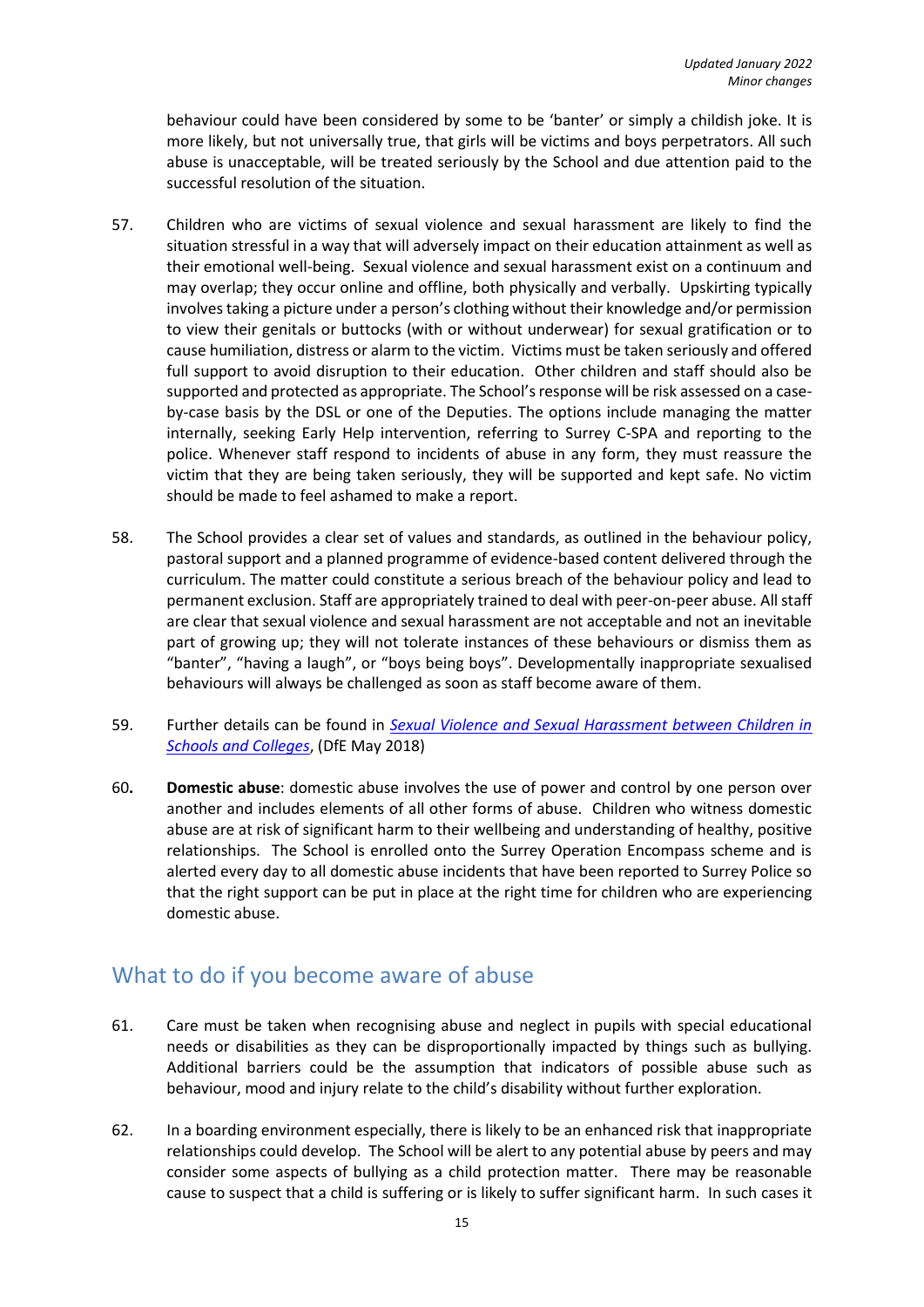is probable that House Staff will be in the best position to assess the situation; House Prefects and Mediators will also be well-placed.

- 63. If you (or a pupil) have any worries or concerns share them immediately with one of the Safeguarding Leads. Early help in identifying emerging problems and sharing information is crucial. If you do not, you could be allowing the child to be put at further risk, and vital information may not come to light. Staff **MUST NOT** keep secrets or make promises to the pupil that other appropriate adults (e.g. social care or police) will not be involved. Even if a pupil later retracts their statement, the referral could still be made. Particular attention to the potential need for early help should be given to a child who:
	- is disabled and/or has specific additional needs
	- is a young carer
	- shows signs of being drawn into anti-social or criminal behaviour
	- is frequently missing
	- is misusing drugs and/or alcohol
	- is at risk of exploitation
- 64. Ensure that the pupil is in a safe place, for example the Medical Centre or the boarding house. If a day pupil is involved encourage him/her to stay in School until all the information has been collected.
- 65. At all times staff will consider the welfare of the children involved in any allegation or investigation as well as pursuing an investigation. When information is being gathered the Safeguarding Leads will be present, to support the pupil and explain what is taking place.
- 66. One of the Safeguarding Leads will liaise with the Head and telephone the appropriate services for advice; such contact will be made within 24 hours especially in the case of those who have suffered or who are likely to suffer significant harm. Children in need will be referred to the child's social care by one of the Safeguarding Leads, but this will be done immediately in the case of children at risk so that inter-agency assessments can take place. The police will be contacted if a crime has been committed. Contact may also need to be made if the case involves one of abuse perpetrated by one or more pupils against another.
- 67. If it is thought that there is a case to pursue, the police or other agency will come to the School and interview the pupil in the Medical Centre. It is most important that the House Staff member is present, acting as guardian.
- 68. Staff **MUST** remember:
	- that the priority is to protect the child
	- to take the matter seriously in a supportive way
	- when initially talking to the child not to ask leading questions or "put words in their mouth"
	- to gather information on a "need to know" basis; you do not need the whole story, just sufficient to take the next step
	- that the child is very vulnerable and to reassure the child that you have taken what they had to say seriously
	- keep a record of the facts of the matter to pass on to the Designated Safeguarding Lead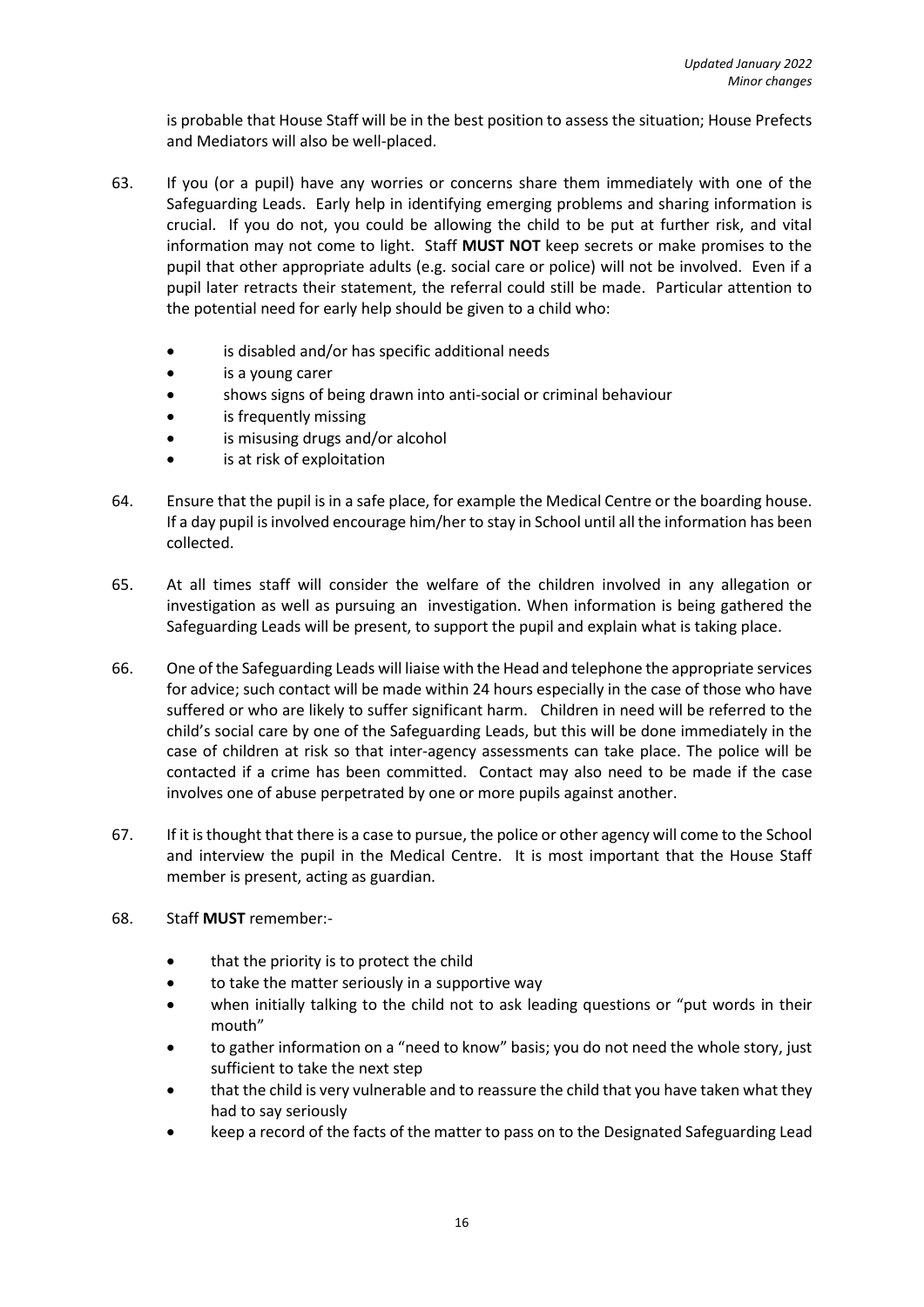### 69. Staff **MUST NOT**:-

- contact the parents any further
- interrogate the child or ask leading questions
- speak to anyone about whom the allegations are made
- promise to keep secrets or maintain confidentiality
- ask the child outright if they have suffered abuse
- 70**. One of the most important things to do is to LISTEN to what a young person is telling you. He or she may want to tell you about abuse and your reaction to this is vital. Remain nonjudgmental.**

### <span id="page-16-0"></span>Whistle-blowing

- 71. The School recognises that workers who disclose certain types of information to certain individuals in certain circumstances are protected by the *Public Interest Disclosure Act 1998*. This enables a worker to raise reasonable concerns internally and in a confidential fashion about safeguarding, fraud, malpractice, health and safety, criminal offences, miscarriages of justice, failure to comply with legal obligations or environmental damage. The policy also provides, if necessary, for such concerns to be raised outside the School. The School will not tolerate malpractice and seeks to provide a clear, simple and confidential procedure for raising concerns, which is accessible to all members of staff. A qualifying disclosure is likely to show, in the reasonable belief of the worker, one or more of the following:
	- that a criminal offence has been committed, is being committed or is likely to be committed
	- that a person has failed, is failing, or is likely to fail to comply with a particular legal obligation
	- that a miscarriage of justice has occurred, is occurring or is likely to occur
	- that the health and safety of any individual has been, is being or is likely to be endangered
	- that the environment has been, is being or is likely to be damaged
	- that information indicating the occurrence of any of the above has been, is being or is likely to be concealed
	- that safeguarding issues are not being taken seriously
- 72. To be protected, a disclosure must be made 'in the public interest' and must be:
	- to the employer, or the person legally authorised by the employer to receive disclosures. (In this School, the Governors are the employer and the Head and the Director of Finance and Operations are authorised to receive disclosures). In the case of a child protection or a safeguarding issue, the disclosure can be made to any member of the team of staff named in the policy or
	- to a 'Prescribed Person' or
	- to an individual unconnected with the organisation ('External Disclosure') or
	- undertaken in exceptionally serious cases.
- 73. 'Prescribed Persons' are those bodies prescribed by an order made by the Secretary of State. The Public Interest Disclosure (Prescribed Persons) Order 1999 lists more than 30 regulatory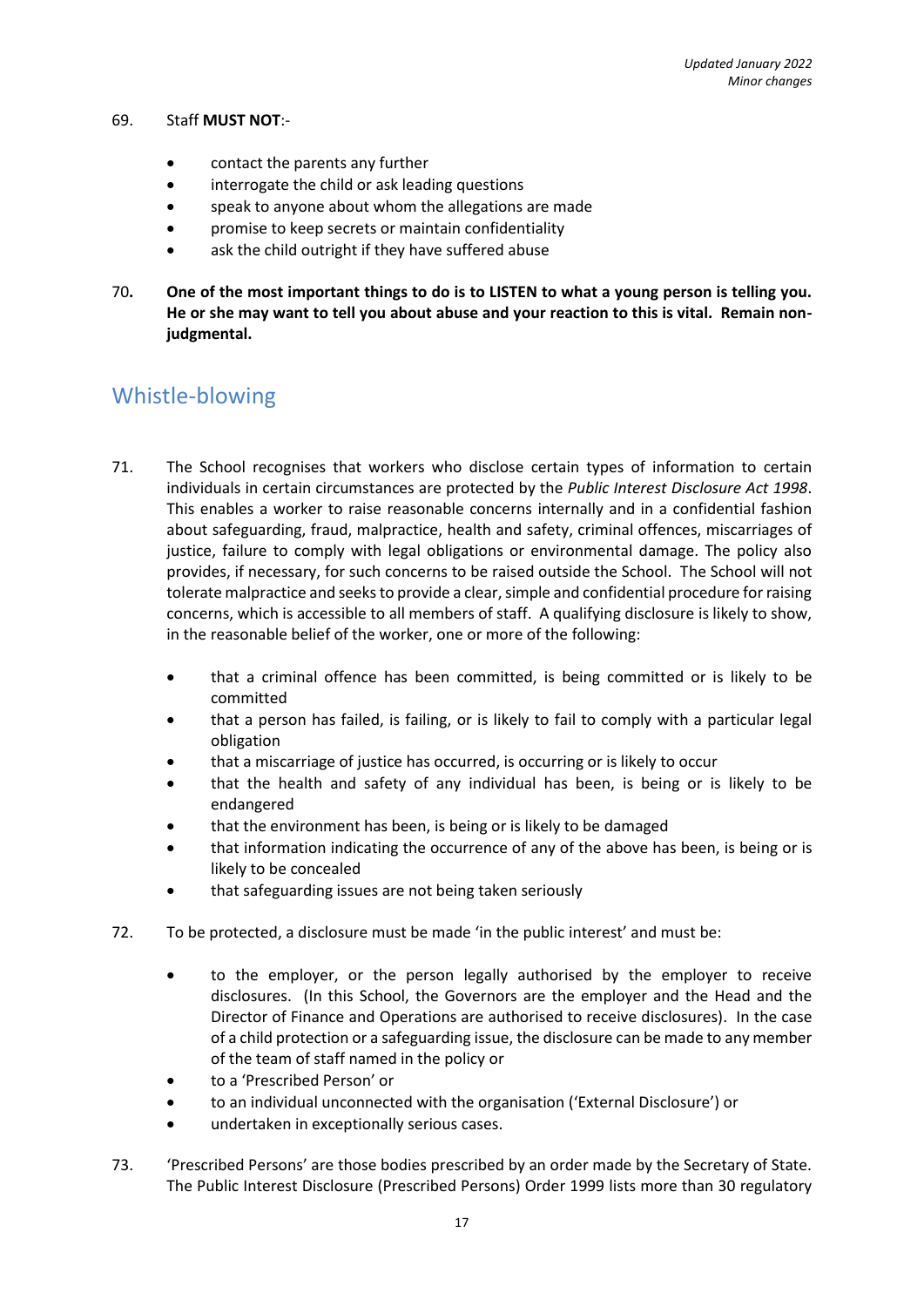bodies to whom protected disclosures may be made. These include the Data Protection Registrar, the Environment Agency and the Health and Safety Executive. Disclosure may also be to a legal adviser.

- 74. Workers who make 'External Disclosures' are expected to have previously raised the matter with the employer or a 'Prescribed Person', or have not done so because they reasonably believe that they will be subjected to a detriment or that a complaint to the employer would result in evidence being concealed or destroyed. The worker must also make the disclosure in the reasonable belief that the allegations are substantially true and must not act for personal gain. It must also be 'reasonable in all the circumstances' of the case to make the disclosure.
- 75. Employees who wish to raise a concern under this procedure are entitled to have the matter treated confidentially and their name will not be disclosed to the alleged perpetrator of malpractice without their prior approval. It may be appropriate (to preserve confidentiality) that concerns are raised orally rather than in writing, although members of staff are encouraged to express their concern in writing wherever possible. If there is evidence of criminal activity then the police will be informed.
- 76. Additionally a member of staff is at liberty to express any concern to the Head or the Director of Finance and Operations. Any concern raised will be investigated thoroughly and in a timely manner, and appropriate corrective action will be pursued. The member of staff making the allegation will be kept informed of progress and, when possible (subject to third party rights) will be informed of the resolution. A member of staff who is not satisfied that their concern is being properly dealt with by the Head or Director of Finance and Operations will have a right to raise it in confidence with the governing body.
- 77. No member of the staff will suffer a detriment or be disciplined for raising a genuine and legitimate concern, providing that they do so in good faith and following the whistle-blowing procedures.
- 78**. The NSPCC whistleblowing helpline is available for staff. Calls can be made to 0800 028 0285, and the email address is help@nspcc.org.uk.**

| CONTACT TEELT ITONE ITONIDEITO              |             |              |
|---------------------------------------------|-------------|--------------|
|                                             | Internal:   | External:    |
| <b>Designated Safeguarding Lead person:</b> | 748         | 01428 686748 |
| <b>Mr David Corran</b>                      | 777         | 07460 173023 |
| <b>Deputy DSL</b>                           |             |              |
| <b>Mr Ian Richardson</b>                    |             | 07497 093502 |
| Head:                                       | 710 and 743 | 01428 686743 |
| <b>Mrs Joanna Wright</b>                    |             |              |

### **CONTACT TELEPHONE NUMBERS**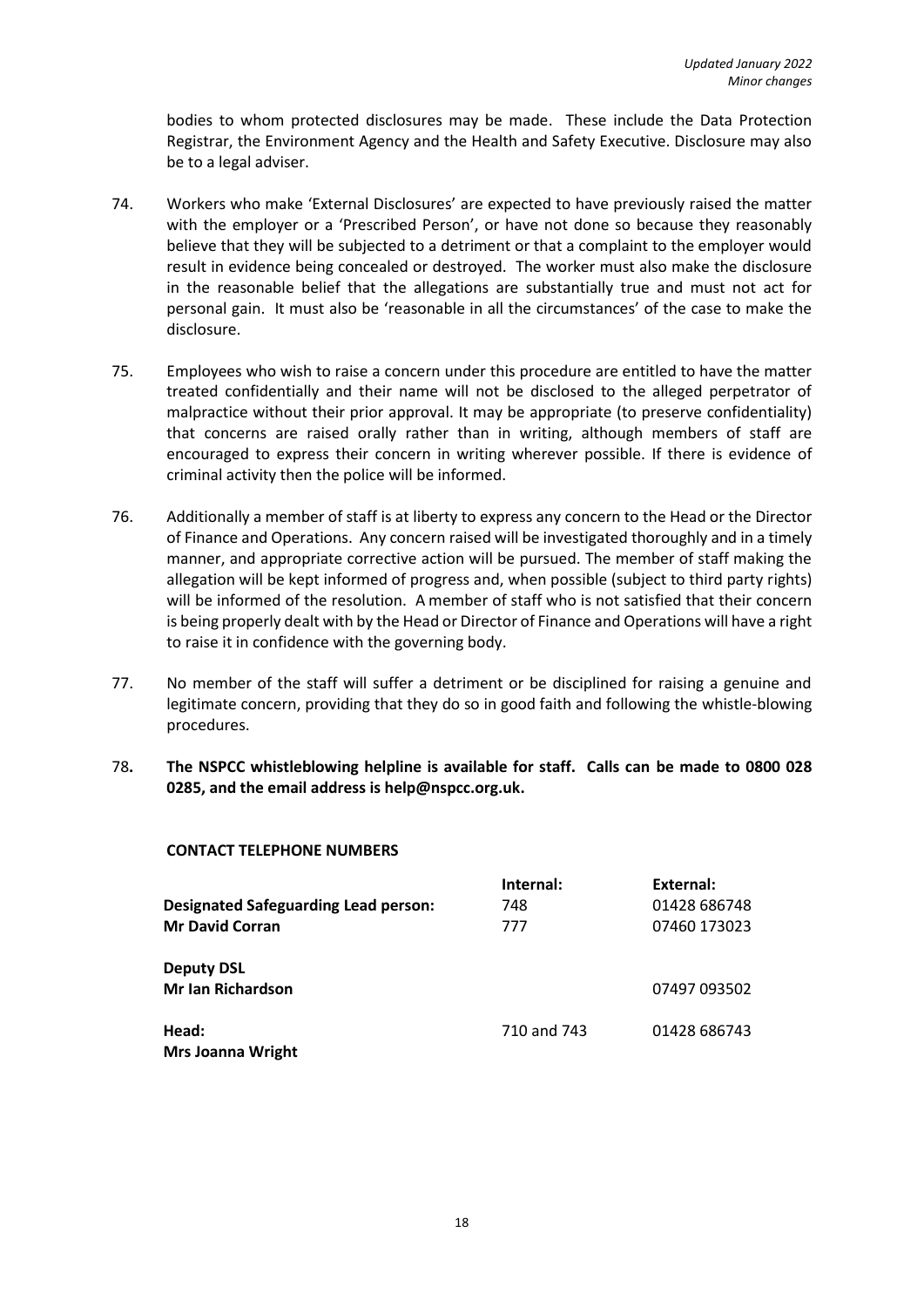### **Surrey Safeguarding Children Partnership [\(SSCP\)](https://www.surreyscp.org.uk/children-young-people/)**

The Surrey Safeguarding Children Partnership co-ordinates how children are safeguarded and protected from harm. Their website provides guidance and protocols for professionals as well as details of child protection courses available.

- Normal: 0300 470 9100
- Out of hours: 01483 517898
- Email: partnership.team@surreycc.gov.uk

### **Local Area contact for Waverley**

• Duty Desk : 0300 123 1640

### **LADO**

- Duty Desk: 0300 123 1650
- Email: [LADO@surreycc.gov.uk](mailto:LADO@surreycc.gov.uk)

### **Useful contact**

• SSCP Support Team [partnership.team@surreycc.gov.uk](mailto:sscb@surreycc.gov.uk)

Surrey is deemed a low-risk county for terrorist activity, but there remains the possibility of some suspicious behaviour in this regard. Concerns can be reported in a number of ways:

- Surrey Police non-emergency number 101
- DfE dedicated helpline for non-emergency advice 0207 340 7264
- DfE email [counter-extremism@education.gsi.gov.uk](mailto:counter-extremism@education.gsi.gov.uk)
- Anti-terrorism hotline 0800 789 321
- If it is an emergency dial 999
- 79. All children must receive the right help at the right time to prevent issues from escalating. Although the expectation is that referrals will be made by any one of the Safeguarding Leads, anyone can make a referral if necessary.
- 80. This policy is reviewed annually or more frequently if required by the Senior Management Team, the Deputy Head, the Governors' Pastoral Working Group, the Governor responsible for Child Protection and Safeguarding and then also by the full governing body at the Summer Term meeting to ensure its efficiency. At that meeting, the Treasurer will sign a declaration that the policy has been reviewed.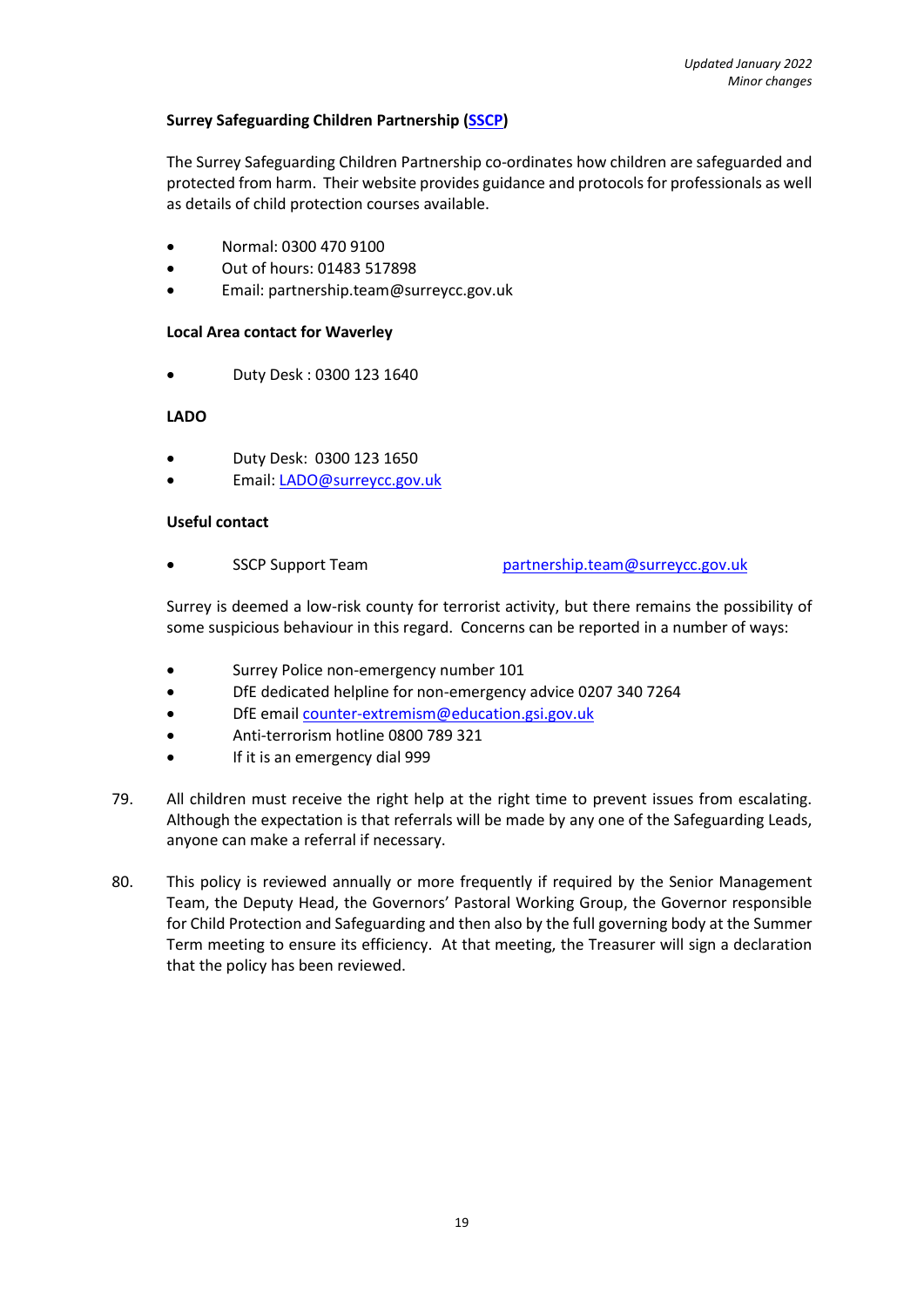## <span id="page-19-0"></span>Appendix 1

## <span id="page-19-1"></span>Staff behaviour protocols

For more detailed guidance, please refer to the "[Contact between staff and students](https://kesw.fireflycloud.net/resource.aspx?id=147673&officeint=on)" Policy on Firefly.

## <span id="page-19-2"></span>Underlying principles

- The welfare of the child is paramount; all staff have a duty to keep children safe and to protect them from harm
- Staff are responsible for their own actions and should avoid any conduct which would lead a reasonable person to question their motivation and intentions; their behaviour must reflect integrity, maturity and good judgement
- Staff should take advice from their line manager or a senior member of staff over any behaviour or incident that gives a cause for concern
- Professional standards and judgements should be applied consistently towards all pupils.
- Behaviour which might be misinterpreted by others must be avoided
- Staff are aware that breaches of the law and other professional guidelines could result in criminal or disciplinary action against them. In the case of an allegation about a colleague that they have:
	- behaved in a way that has harmed a child, or may have harmed a child;
	- possibly committed a criminal offence against or related to a child;
	- behaved towards a child or children in a way that indicates he or she may pose a risk of harm to children; or
	- behaved or may have behaved in a way that indicates they may not be suitable to work with children

The School will refer the allegation to the LADO. This procedure relates to members of staff, supply staff, volunteers working in any school or college regardless of whether the school or college is where the alleged abuse took place. Allegations against a teacher who is no longer teaching should be referred to the police. Historical allegations of abuse should also be referred to the police.

## <span id="page-19-3"></span>Position of trust

As a result of the knowledge, position and authority invested in their role, all adults working with children are in positions of trust in relation to a child in their care or who has recently left the School. A relationship between a member of staff and a pupil is not a relationship between equals. There is the possibility of exploitation and harm of vulnerable young people, and staff have a responsibility to ensure that an unequal balance of power is not used for personal advantage or gratification. When a person aged 18 or over is in a position of trust with a child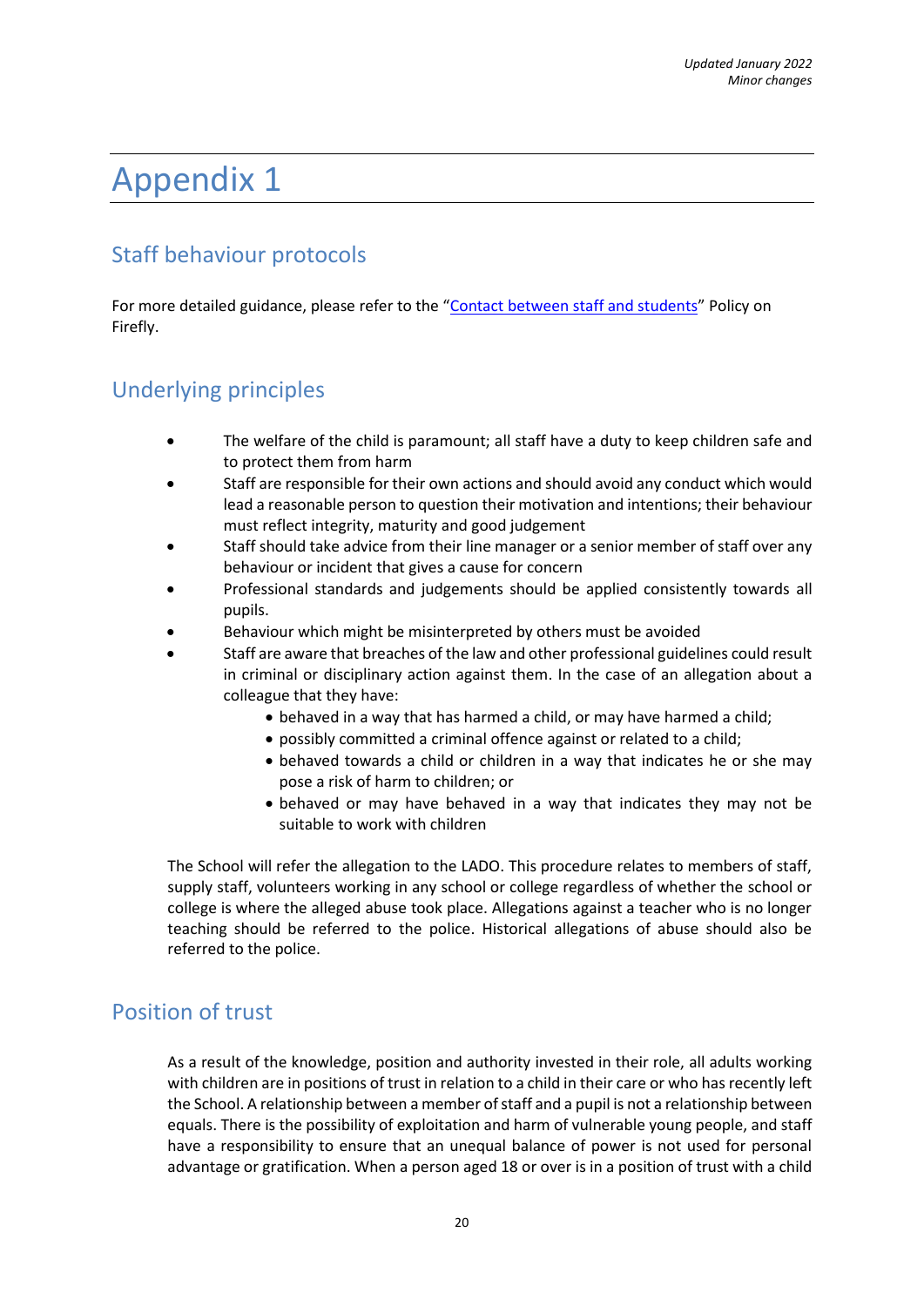under 18 or a member of the School over 18, it is an offence for that person to engage in sexual activity with or in the presence of that child or to cause or incite that child to engage in or watch sexual activity.

## <span id="page-20-0"></span>Propriety and behaviour

- Staff should never make sexual remarks to a pupil, including in an e-mail, text message or any other electronic form of communication
- Staff should never discuss their own personal relationships with or in the presence of pupils
- Staff should never humiliate or demean pupils
- Staff should not seek to establish social contact with pupils in any way and in particular via electronic communication and social media; conferring special attention upon a child might be construed as being part of a grooming process
- Staff should not give their personal details such as phone numbers or e-mail addresses unless a specific need to do so has been agreed with The Head or Deputy Head

### <span id="page-20-1"></span>Physical contact

There are occasions when it is appropriate for staff to have physical contact with pupils, but this must be in a way appropriate to their professional role. When physical contact is made with pupils, this should be in direct response to their needs at the time, limited in duration and appropriate given their age, gender, ethnicity and background. Physical contact should never be secretive or for the gratification of the adult or represent a misuse of authority.

If it is necessary to restrain or control a pupil, the amount of force used must be proportionate to allow the individual to regain control of themselves.

### <span id="page-20-2"></span>Working in one-to-one situations with a pupil

Staff should recognise the added vulnerability of the one-to-one situation and plan accordingly. The safety of both the child and the adult is vital in such circumstances. The following principles should help:-

- Such meetings should take place in an open area and not in remote, secluded parts of the campus
- The venue should allow others to see into the room
- The door should be left open, if appropriate
- Another adult should be informed about the meeting beforehand and about the likely venue for it
- If the situation becomes difficult, the matter should be reported to a line manager

Prearranged meetings with pupils away from the School campus are not acceptable unless approval has been obtained from the pupil's parent and a senior member of staff. This applies to staff accommodation in the boarding houses and around the campus.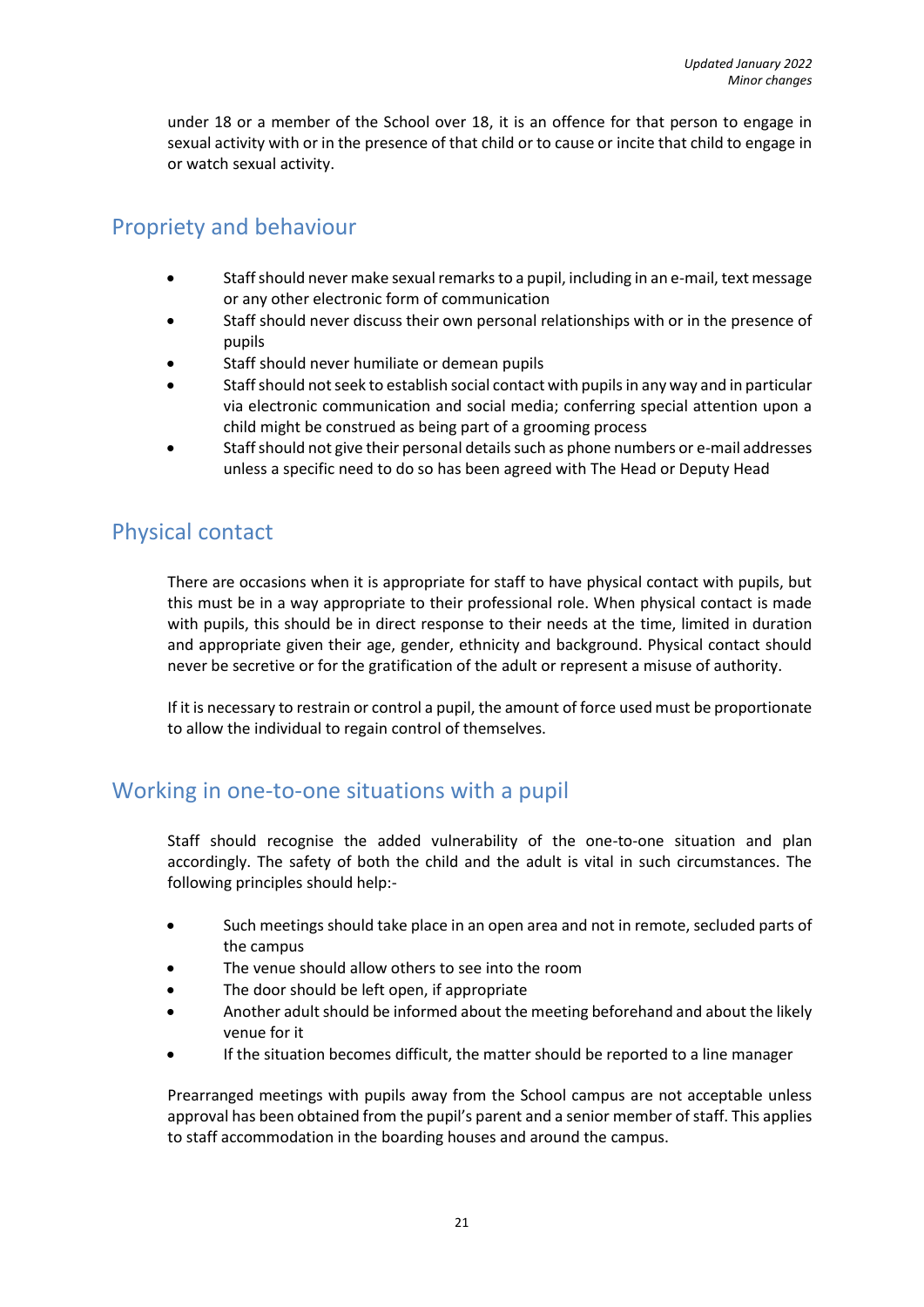These behaviour protocols apply at all times and are not restricted to times when the School is formally in session. In particular they apply on all School trips and especially those of a residential nature.

In addition to the information that is contained within this policy, the School has other policies to which reference can be made to show the standards of professional behaviour that are expected of its staff. Those policies marked \* are available on the website, but other policies and documents can be obtained from the School Office upon request. Please also refer particularly to the "[Contact](https://kesw.fireflycloud.net/resource.aspx?id=147673&officeint=on)  [between staff and students](https://kesw.fireflycloud.net/resource.aspx?id=147673&officeint=on)" Policy which is on the School's VLE known as "Firefly".

Alcohol

Anti-Bullying and Cyberbullying\* Code of Conduct for Residential Educational Visits in the UK and Abroad\* Code of Safety in Outdoor Activities\* Confidentiality Procedure Equal Opportunities Health and Safety Policy\* Hire, Sale, Borrowing or use of School Property ICT Acceptable Use Policy Internal and External Communications Missing or Absconding Pupils - Procedure to be followed Nursing and Midwifery Code of Conduct for Nurses Photography Social Media – staff use policy Staff Employment Handbook - especially sections v and vi and the appendices of the Staff Handbook Standards expected from Teachers\* Supervision of Pupils\* Use of reasonable force

If staff have any concerns about a colleague they may refer to the whistleblowing protocols on pages 10 and 11 of this policy document for advice on ways to report reasonable concerns.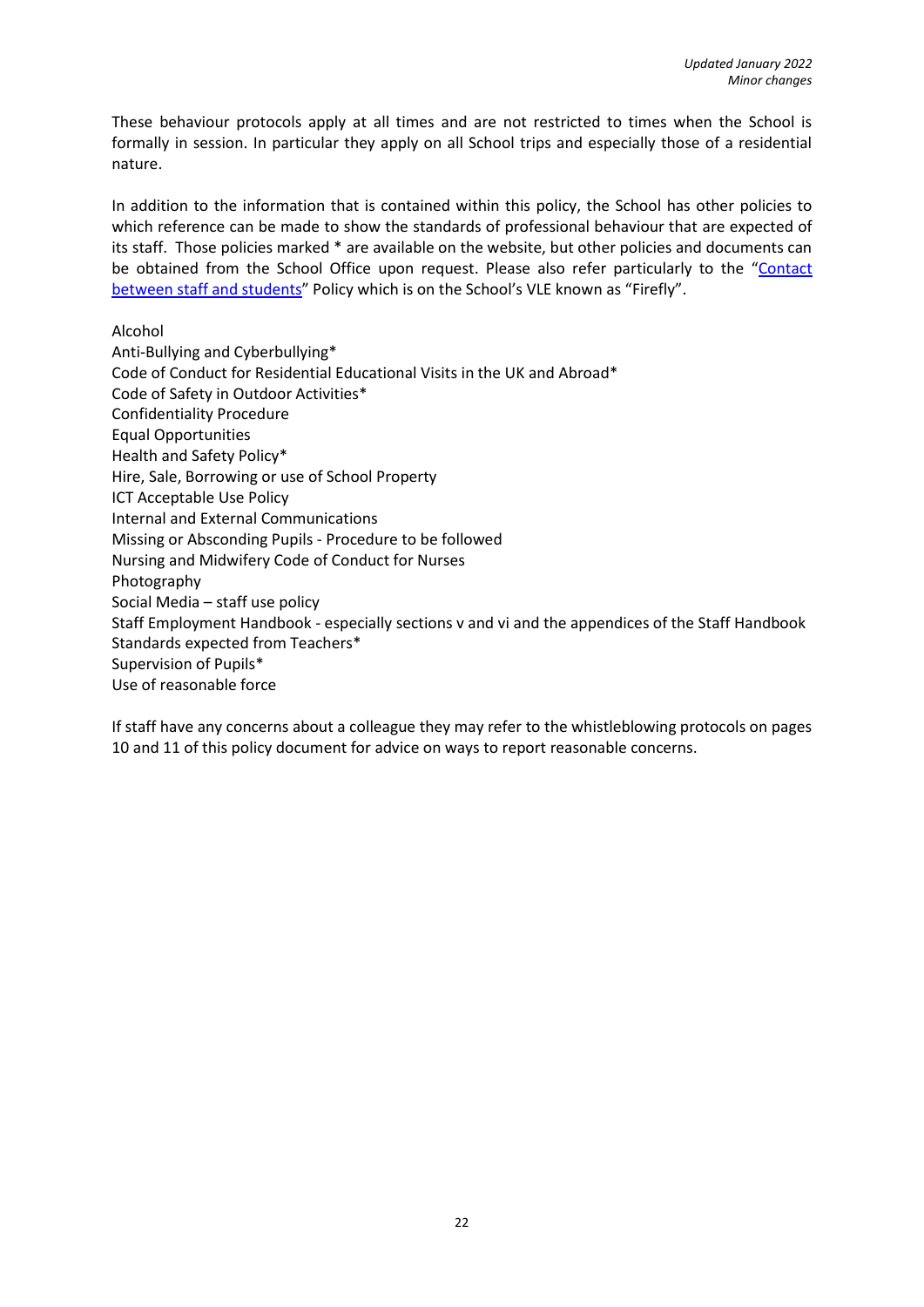## <span id="page-22-0"></span>Appendix 2

## <span id="page-22-1"></span>Prevent duty guidance

This statement takes into account the following documents:-

- Prevent Duty Guidance: for England and Wales, issued by HM Government in June 2015, updated March 2016 to reflect the duty in the Counter Terrorism and Security Act 2015 and its later revision
- Keeping Children Safe in Education, DfE September 2021
- Working Together to Safeguard Children DfE July 2018
- The Use of Social Media for Online Radicalisation DfE July 2015

Further information on certain aspects of this guidance can be found in:-

- Child Protection and Safeguarding Policy
- Curriculum Policy
- Anti-Bullying and Cyberbullying Policy
- E-safety and ICT acceptable use Policy
- Missing or absconding pupils Policy

The Head and Designated Safeguarding Lead for Child Protection and Safeguarding are responsible for:-

- Understanding the risk of radicalisation
- Ensuring that staff understand the risk and build the capability to deal with it
- Communicating and promoting the importance of the Prevent duty
- Ensuring that staff implement the Prevent duty effectively to avoid pupils being drawn into terrorism. This is achieved through staff training so that, as in all child protection matters, the staff have the confidence to identify children at risk
- Providing a safe environment in which pupils can understand and discuss sensitive topics, including terrorism and extremist ideals that are part of terrorist ideology

Key definitions are:-

- **Extremism** = the vocal or active opposition to fundamental British values, including democracy, the rule of law, individual liberty and mutual respect and tolerance of different faiths and beliefs. Also included in this definition is the call for the death of members of the armed forces, whether in this country or overseas. For example, currently, Islamist extremists regard Western intervention in Muslim-majority countries as a "war with Islam". In their view people cannot be both Muslim and British and Muslims living in this country should not participate in our democracy. Islamist extremists specifically attack the principles of civic participation and social cohesion.
- **Interventions =** projects intended to divert people who are being drawn into extreme activity. They can include monitoring, counselling, theological support, encouraging civic engagement and developing support networks, such as peer structures and communities with the boarding houses.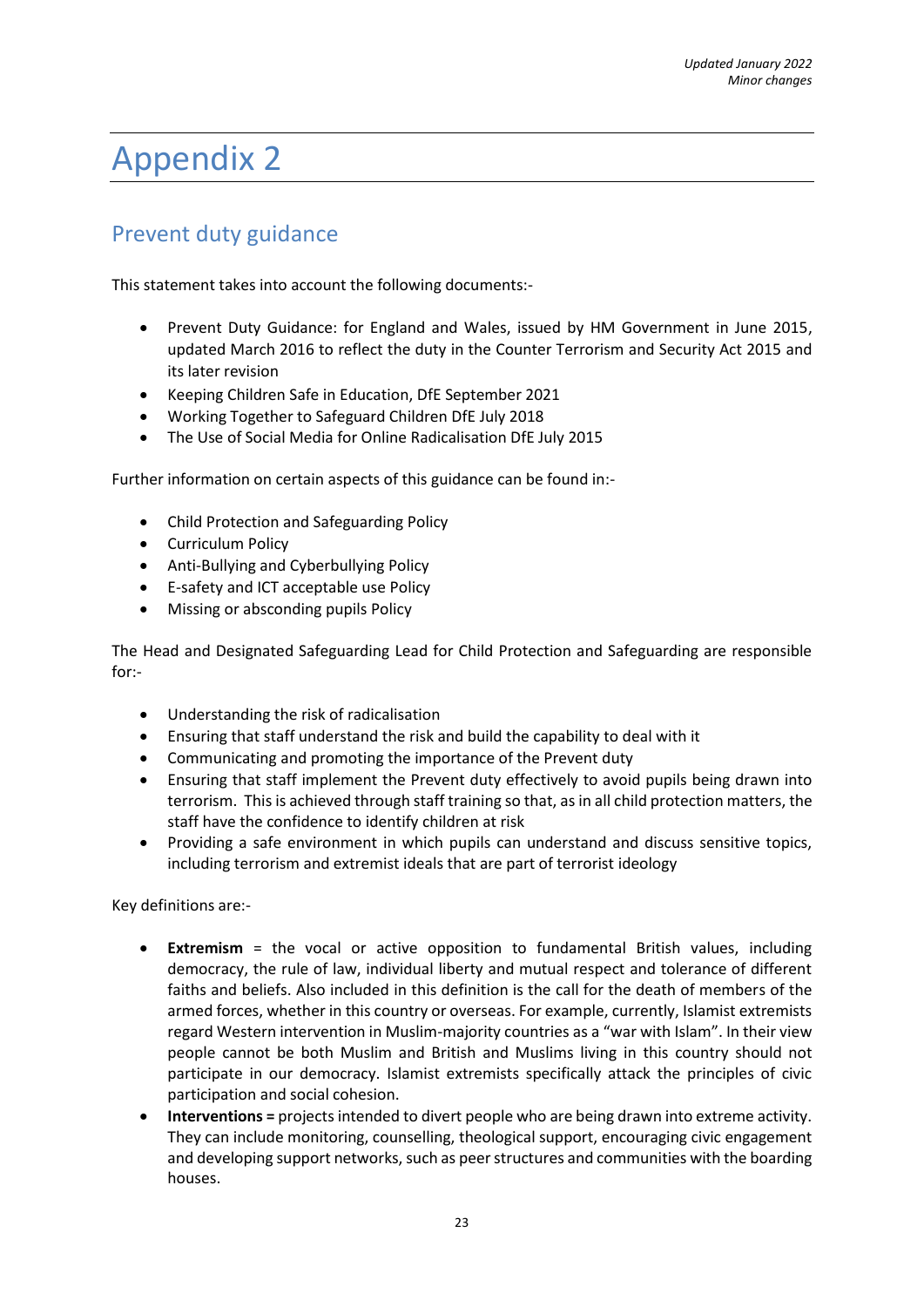- **Prevention** = reducing or eliminating the risk of individuals becoming involved in extremism. It also includes but is not confined to the identification and referral of those at risk of being drawn into extremism into appropriate interventions. These interventions aim to divert vulnerable people from radicalisation.
- **Radicalisation** = the process by which a person comes to support terrorism and extremist ideologies associated with terrorist groups.
- **Terrorism** = an extremist action that endangers or causes serious violence to a person or people, causes serious damage to property, or seriously interferes or disrupts an electronic system. The use or threat must be designed to influence the government or to intimidate the public and is made for the purpose of advancing a political, religious or ideological cause. The most significant terrorist threat is presently from Syria and Iraq and Al Qa'ida associated groups. However, terrorists linked with the extreme right also pose a threat to safety and security.

King Edward's School Witley will fulfil its duty under the terms of the Prevent Guidance. This will be achieved in a number of ways:-

- King Edward's School provides a broad and balanced curriculum which promotes, amongst other things, the spiritual, moral, cultural and social development of pupils and prepares them for their responsibilities in adult life.
- A spirit of community cohesion is promoted. This begins at the level of the major pastoral unit, the boarding house, in which all members know each other well, and widens to the whole school community. The School is of such a size that all members of the community can be known by each other.
- The promotion of fundamental British values is encouraged as part of the education that is provided. This is manifest in PSHE lessons, tutorial discussions, Head's Assembly and Chapel services.
- Open discussion is encouraged in a number of places so that extreme ideas can be freely challenged. It is a requirement that all teachers present political issues in a balanced way that forbids political indoctrination. Staff are reminded of these responsibilities as part of the child protection training that they receive and are required to challenge extremist ideas.
- The School has robust safeguarding policies, reviewed annually by the SMT and governors, to identify pupils at risk and to supply the necessary intervention. The nature of the governing body, with its strong association with The City of London and firm adherence to the concept of fundamental British values, provides a clear filtering mechanism.
- Visiting speakers are invited by staff, perhaps at the suggestion of pupils, but their suitability is always assessed and they are appropriately supervised at all times.
- Every effort will be made to ensure that groups with links to terrorism do not use the School's buildings and resources.
- The School will always take into account the advice that is given by local and other counter terrorism agencies and will work in partnership with them whenever any concerns arises.
- The Director of ICT has clear policies and practice in place to ensure that pupils are safe from terrorist and extremist material when they access the internet at School. There are appropriate levels of filtering through Securus.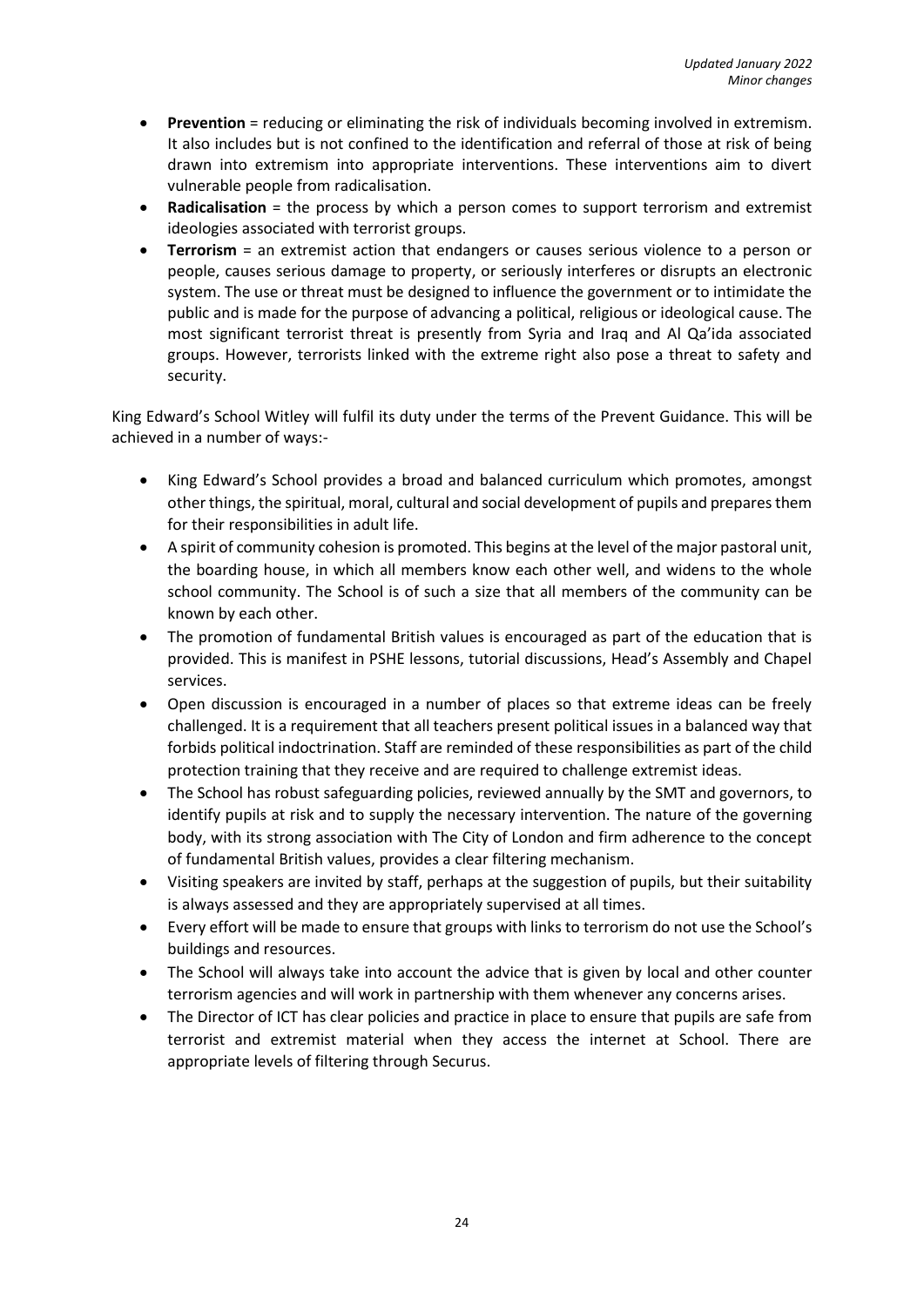## <span id="page-24-0"></span>A risk assessment to show that due consideration is given to the Prevent duty

| <b>Nature of the risks</b>                                                             | Level of risk | Actions taken to minimise the risk                                                                                                                                                                                                                                                                                                                                                                                                                                                                                                                                                                                                                                                                                                                              |
|----------------------------------------------------------------------------------------|---------------|-----------------------------------------------------------------------------------------------------------------------------------------------------------------------------------------------------------------------------------------------------------------------------------------------------------------------------------------------------------------------------------------------------------------------------------------------------------------------------------------------------------------------------------------------------------------------------------------------------------------------------------------------------------------------------------------------------------------------------------------------------------------|
| A pupil applying for<br>admission to the School<br>for motives other than<br>education | Medium        | The Admissions Department pays close attention to all<br>applications, but is even more precise in the review of applicants<br>from Syria, Iraq or other predominantly Muslim areas. A<br>business relationship is established with the family, agency or<br>other charitable partners, and all protocols are followed<br>precisely in the application for a visa. House staff are informed<br>specifically of the needs of all pupils and the potential risks that<br>they may face. Separate risk assessments are drawn up for each<br>request to attend a mosque only after careful consideration of<br>its suitability. There remains at all times the clear expectation<br>that all applicants to the School will align with its clear Christian<br>ethos. |
| Any pupil becoming<br>indoctrinated whilst at<br>School                                | Low           | The checks that are in place on curriculum delivery, such as<br>learning walks, lesson observations and the oversight of<br>curriculum delivery by a Head of Department should prevent<br>problems in lessons. The level of ICT protection should prevent<br>research and communication on the school network. A climate<br>of open discussion and the presence of a number of staff to<br>whom pupils can speak provide the opportunity for concerns to<br>be raised readily. Robust safeguarding policies are in place. The<br>House staff are extremely experienced providers of pastoral<br>care and are alert to changes in patterns of behaviour.                                                                                                         |
| A day pupil becoming<br>indoctrinated whilst at<br>home                                | Medium        | The School has less control over what day pupils do at home<br>under the care of parents/guardians. However, by building a<br>good relationship with parents/guardians and encouraging<br>conversation with them, significant information<br>can be<br>Focussed<br>safety<br>meetings<br>conveyed.<br>and<br>regular<br>communication in the Head's newsletter provide due awareness<br>of the School's ethos and expectations. The liaison with partners<br>provides understanding of the level of risk in the local area.<br>Robust safeguarding policies are in place                                                                                                                                                                                        |
| A pupil becoming<br>indoctrinated during a<br>holiday period                           | High          | There is a clear risk that when pupils return to their home land<br>and the lower level of supervision that might be able to be<br>provided by parents, the risk increases. Information to parents<br>can help, but their level of English may not be great enough to<br>appreciate the significance of the message. Robust safeguarding<br>policies are in place. House staff hold return to School<br>conversations with pupils to help to keep them alert to any<br>changes in behaviour patterns that could be emerging.                                                                                                                                                                                                                                    |

*Channel Duty Guidance*: *Protecting vulnerable people from being drawn into terrorism (*HM Government, updated April 2015) will be followed in consideration of the risk of a pupil being drawn into radicalisation. On balance, after due consideration by the Senior Management Team it is agreed that the net level of risk is one that can be managed.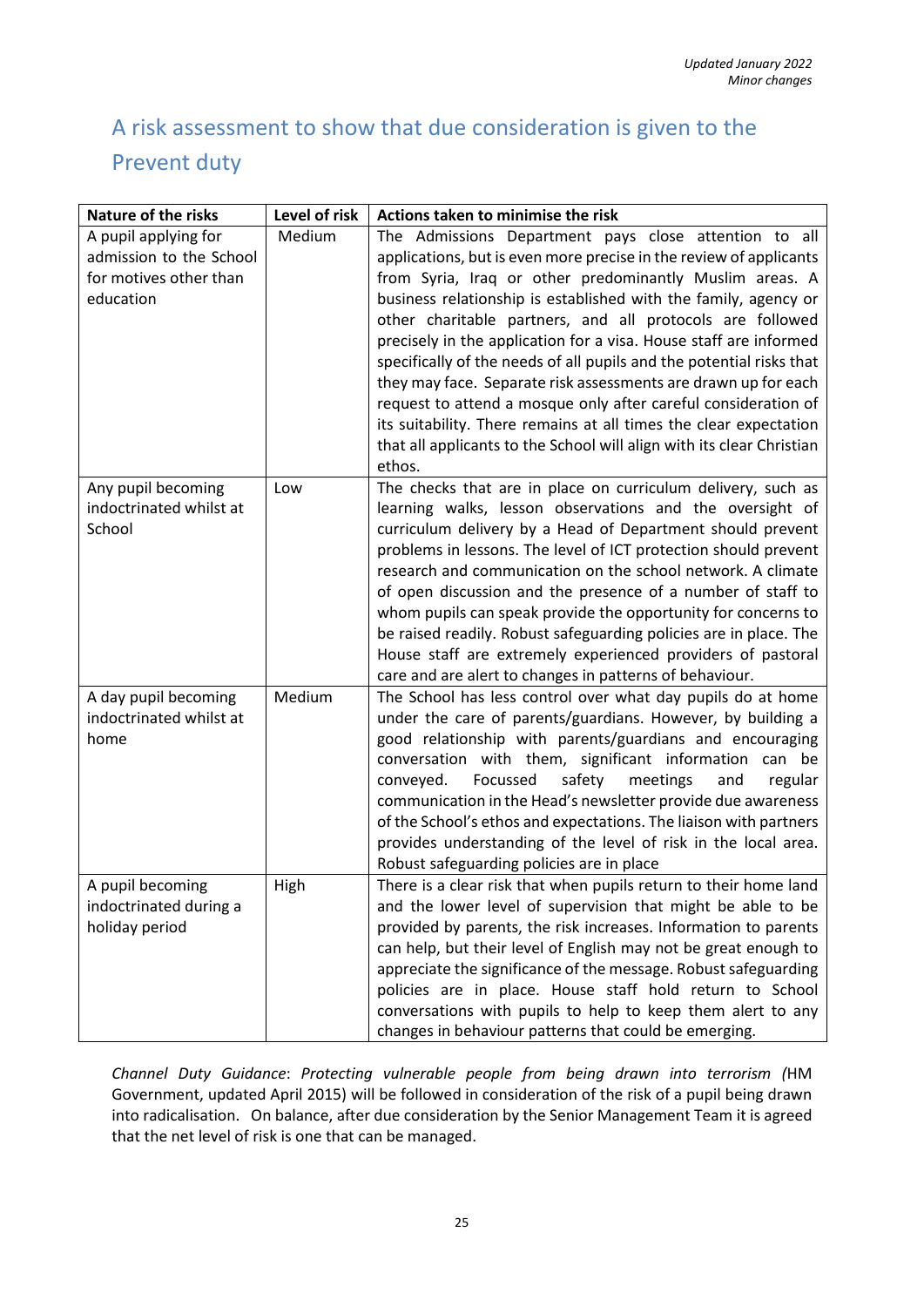## <span id="page-25-0"></span>Appendix 3

## <span id="page-25-1"></span>Adaptation of Safeguarding and Child Protection procedures and systems in response to COVID-19

### *April 2020*

### *Response to COVID-19*

There have been significant changes at King Edward's School in response to the outbreak. Many young people are now at home and staffing is likely to be significantly affected through illness and selfisolation.

Despite the changes, the School's Child Protection Policy is fundamentally the same: **children and young people always come first, staff should respond robustly to safeguarding concerns and contact the Designated Safeguarding Lead (DSL), Head or LADO in line with our established safeguarding procedure**.

This appendix sets out some of the adjustments we are making in line with the changed arrangements in the School and followin[g advice from government](https://www.gov.uk/government/publications/covid-19-safeguarding-in-schools-colleges-and-other-providers/coronavirus-covid-19-safeguarding-in-schools-colleges-and-other-providers) and local agencies. This Appendix uses the terms "child" (or "children") and "pupils" in acknowledgement of the statutory duty to protect all children and young people from harm. Attempts have been made to distinguish between situations that are likely to involve children attending King Edward's School – "pupils" – and other children but, in all cases, the underlying assumption is that a duty of care exists from School staff to all children.

#### *The School's current position and local advice*

The needs of all children and young people, their views and those of their parents and carers are being actively monitored. Risk assessments will be undertaken where appropriate, to include

- the potential health risks to all members of the School community and those resident on site from COVID-19, bearing in mind any underlying health conditions. This must be on an individual basis with advice from an appropriate health professional where required
- the risk to pupils if some or all elements of their Early Help plan, or in-house equivalent (e.g. Pastoral Care Plan), cannot be delivered at all, and the risk if they cannot be delivered in the normal manner or in the usual setting
- the ability of the individual's parents or home to ensure their health and care needs can be met safely

(adapted from [https://www.gov.uk/government/publications/coronavirus-covid-19-guidance-on](https://urlsand.esvalabs.com/?u=https%3A%2F%2Fwww.gov.uk%2Fgovernment%2Fpublications%2Fcoronavirus-covid-19-guidance-on-vulnerable-children-and-young-people%2Fcoronavirus-covid-19-guidance-on-vulnerable-children-and-young-people&e=fe2115df&h=4bd0a590&f=y&p=n)[vulnerable-children-and-young-people/coronavirus-covid-19-guidance-on-vulnerable-children-and](https://urlsand.esvalabs.com/?u=https%3A%2F%2Fwww.gov.uk%2Fgovernment%2Fpublications%2Fcoronavirus-covid-19-guidance-on-vulnerable-children-and-young-people%2Fcoronavirus-covid-19-guidance-on-vulnerable-children-and-young-people&e=fe2115df&h=4bd0a590&f=y&p=n)[young-people\)](https://urlsand.esvalabs.com/?u=https%3A%2F%2Fwww.gov.uk%2Fgovernment%2Fpublications%2Fcoronavirus-covid-19-guidance-on-vulnerable-children-and-young-people%2Fcoronavirus-covid-19-guidance-on-vulnerable-children-and-young-people&e=fe2115df&h=4bd0a590&f=y&p=n)

#### *Reporting arrangements*

The School arrangements continue in line with our child protection policy. The School aims to ensure the DSL or a deputy is always on site while the School is open. In any unusual circumstance where this is not possible the DSL or a Deputy DSL (DDSL) will be contactable and the Head or a member of the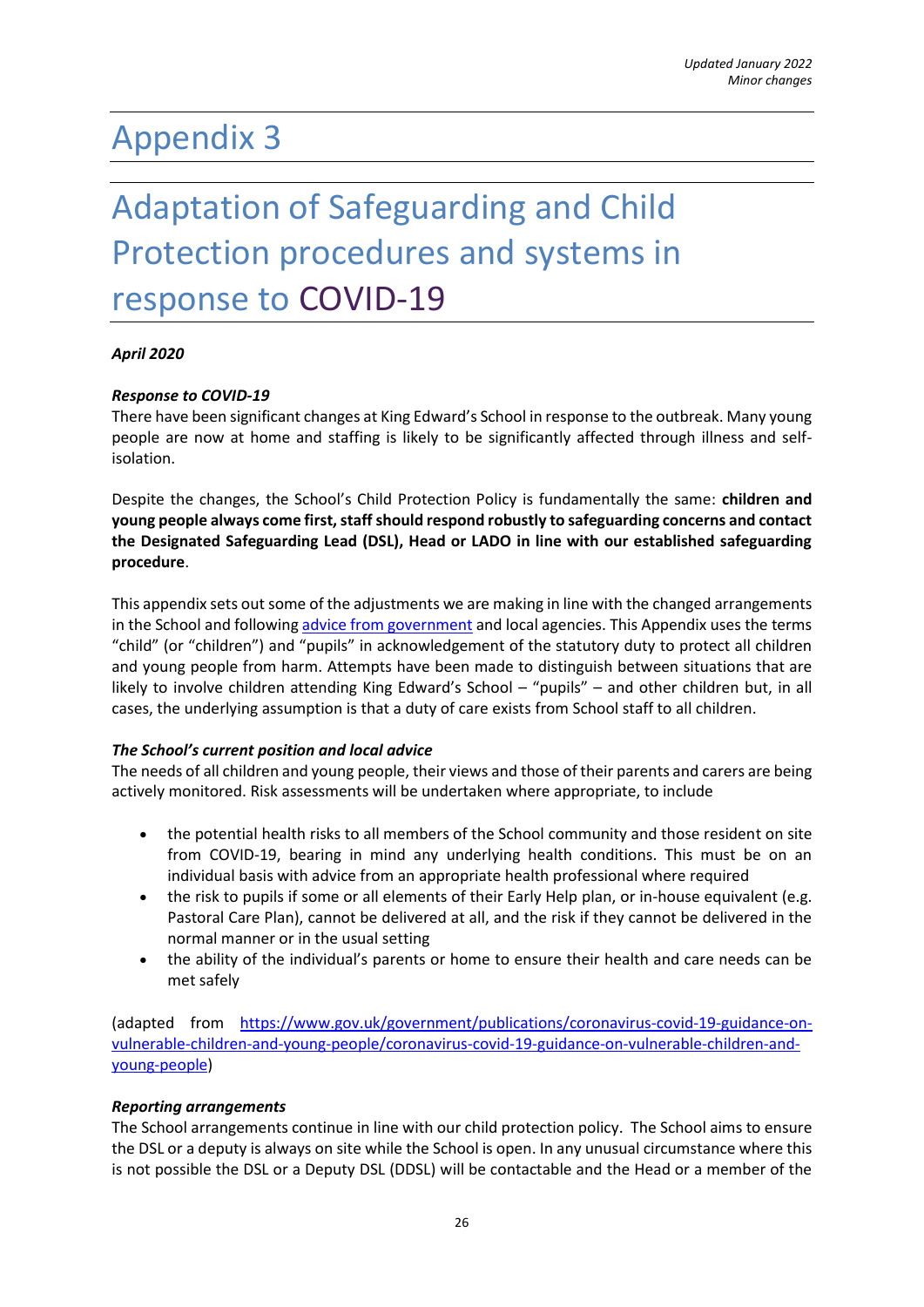Senior Leadership Team will email all staff by 9am to advise they are acting in an on-site safeguarding role together with contact details for the DSL or Deputy DSL.

Staff and, in particular, Housemasters and Housemistresses will continue to follow Child Protection procedures and advise the (D)DSL immediately about concerns they have about any child, whether in School or not. COVID-19 effectively requires increased vigilance due to the pressures on services, families and young people, rather than a reduction in our standards.

Children's services may be affected by the impact of the virus on staff and an increased demand for services. Where a child is at risk of significant harm there may be a need to be persistent in referring concerns to the local authority. The arrangements for contacting children's services and the LADO office are unchanged:

| <b>Surrey County Council Children's Services</b>                   | 0300 470 9100                               |  |  |
|--------------------------------------------------------------------|---------------------------------------------|--|--|
| <b>Multi-Agency Partnership</b>                                    | 01483 517 898 (emergency out-of-hours team) |  |  |
| <b>Single Point of Access (C-SPA)</b>                              | csmash@surreycc.gov.uk                      |  |  |
| National Society for the Prevention of Cruelty to Children (NSPCC) |                                             |  |  |
| helpline: 0808 800 5000 or email:                                  | help@nspcc.org.uk                           |  |  |

*For allegations against staff working in Schools:* **Local Authority Designated Officer (LADO)** 0300 123 1650 (option 3) [LADO@surreycc.gov.uk](mailto:LADO@surreycc.gov.uk)

Should a child, in the School's view, be at risk of significant harm and local agencies are not able to respond, the School (usually the DSL) will immediately follow Surrey Safeguarding Children Partnership's escalation procedure. In these cases, escalation would be to the senior officers:

Executive director for nursing, quality and safeguarding in health Chief Executive Officer in Surrey County Council Chief Constable in Surrey Police Independent Review Service - [irunit.duty@surreycc.gov.uk](mailto:irunit.duty@surreycc.gov.uk) Child Protection Unit - [cpunit.duty@surreycc.gov.uk](mailto:cpunit.duty@surreycc.gov.uk)

#### *Identifying vulnerability*

We have undertaken a scoping exercise to identify the most vulnerable pupils. Using the School's "Levels of Concern" document as a basis, the Safeguarding Committee (with further input from Housemasters and Housemistresses) has identified those children most likely to be affected by a prolonged stay at home or with carers, paying particular attention to those Foundation pupils identified as having a boarding need. The "Levels of Concern" document has been updated accordingly.

In the case of looked after children, those who have a social worker and those on the edge of social care involvement, and any other pupil deemed vulnerable by the Safeguarding Committee, their Housemaster or Housemistress is in frequent, regular contact both formally and informally. There are no pupils at King Edward's School who are subject to a child protection plan or EHCP. The School anticipates providing care for pupils who have a social worker, by agreement with the latter, from the start of next term.

These arrangements will be reviewed and consideration given to closer care, including the possibility of providing care on site.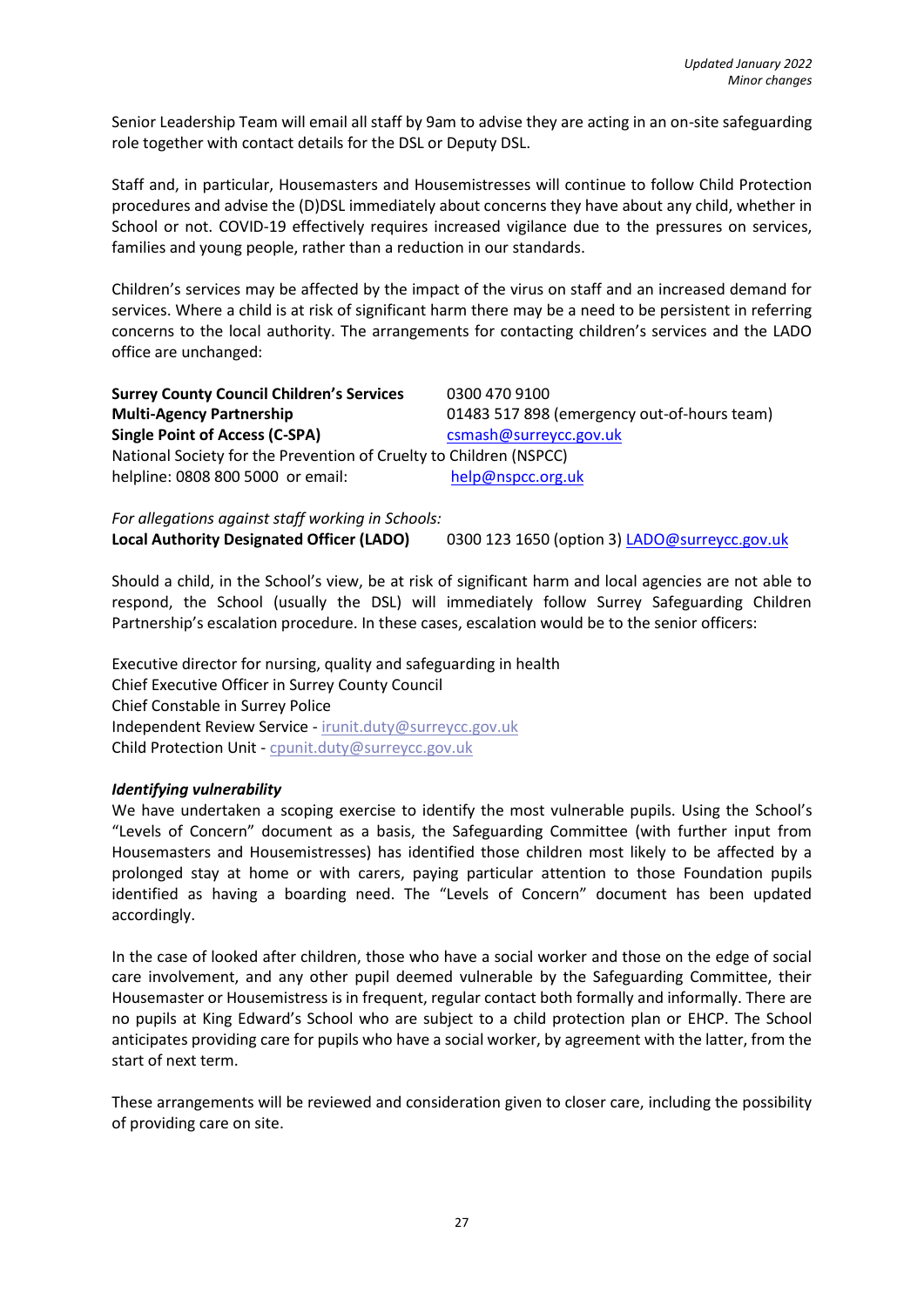### *Holiday arrangements*

*Ki*ng Edward's School is not currently providing care for the children of any key workers. This situation may change, in which case, a revised version of this document will be produced.

### *Attendance*

The School will follow the [attendance guidance issued by government.](https://www.gov.uk/government/publications/coronavirus-covid-19-attendance-recording-for-educational-settings) Where a pupil is expected and does not arrive, the School will follow our attendance procedure and make contact with the family. If contact is not possible by 9:30am the DSL must be informed. The DSL will attempt a range of methods to contact the parent (Skype, FaceTime, through a relative etc) but, if necessary, arrange a home visit by the School or another appropriate agency. A risk assessment will be undertaken to consider and manage the implications of COVID-19 alongside other risks perceived to the child. The risk of COVID-19 **does not override** the duty on the School to ensure children and young people are safe.

The School will also follow the attendance procedure if contact proves impossible with pupils at home through close liaison and cooperation with external agencies including police and social services.

The School is aware of its obligations in respect of children and parents taken off roll for elective home education and to inform the Local Authority in case of a child missing in education.

Staff will be made aware of increased risk.

The pressures on children and their families at this time are significant. There will be heightened awareness of family pressures through being contained in a small area[, poverty,](file:///C:/Users/Christine/AppData/Local/Microsoft/Windows/INetCache/Content.Outlook/0CGV3O2R/safeguarding.network/poverty) and financial or health anxiety. These areas are being considered in the context of any work for pupils to undertake at home (including recognising the impact of online learning – see below), and an appropriate remote curriculum drafted in anticipation of an extended period of remote learning. Staff will be aware of the mental health of both [pupils](https://safeguarding.network/safeguarding-resources/specific-risks-children-additional-needs/mental-health/) and thei[r parents and carers,](https://safeguarding.network/safeguarding-resources/parental-issues/parental-mental-ill-health/) and must inform the DSL of any concerns.

#### *Peer on peer abuse*

We recognise the potential for abuse to go on between young people, especially in the context of a School closure or partial closure. Our staff (especially but not only House staff) will remain vigilant to the [signs of peer-on-peer abuse,](file:///C:/Users/Christine/AppData/Local/Microsoft/Windows/INetCache/Content.Outlook/0CGV3O2R/safeguarding.network/peer-on-peer) including those between young people who are not currently attending our provision. Extra care will be taken where groups have mixed age, developmental stages, are attending other Schools as an interim measure and similar. When making contact with these families our staff will ask about relationships between learners.

The issue of peer-on-peer abuse is well addressed by staff through InSeT during the year and forms part of the School's ongoing PSHE curriculum. In the event of an extended period of remote learning, provision will be made to include PSHE in the remote learning curriculum. A more detailed account of the School's approach to peer-on-peer abuse may be found in th[e Peer-on-Peer Abuse Policy](https://www.kesw.org/wp-content/uploads/2021/04/Peer-on-Peer-Abuse-Policy-DRAFT.pdf)

#### *Risk online*

Young people will be using the internet more during this period. The School may also use online approaches to deliver training or support. Staff will be aware of the signs and signals of [cyberbullying](file:///C:/Users/Christine/AppData/Local/Microsoft/Windows/INetCache/Content.Outlook/0CGV3O2R/safeguarding.network/cyberbullying) and [other risks online](https://safeguarding.network/safeguarding-resources/online-safety/) and apply the same child-centred safeguarding practices as when pupils were learning at the School.

• The School continues to ensure [appropriate filters and monitors are in place](https://www.saferinternet.org.uk/advice-centre/teachers-and-school-staff/appropriate-filtering-and-monitoring) for all applications used for remote learning. The Safeguarding governor will monitor this as part of an overarching responsibility to assess the effectiveness of all safeguarding procedures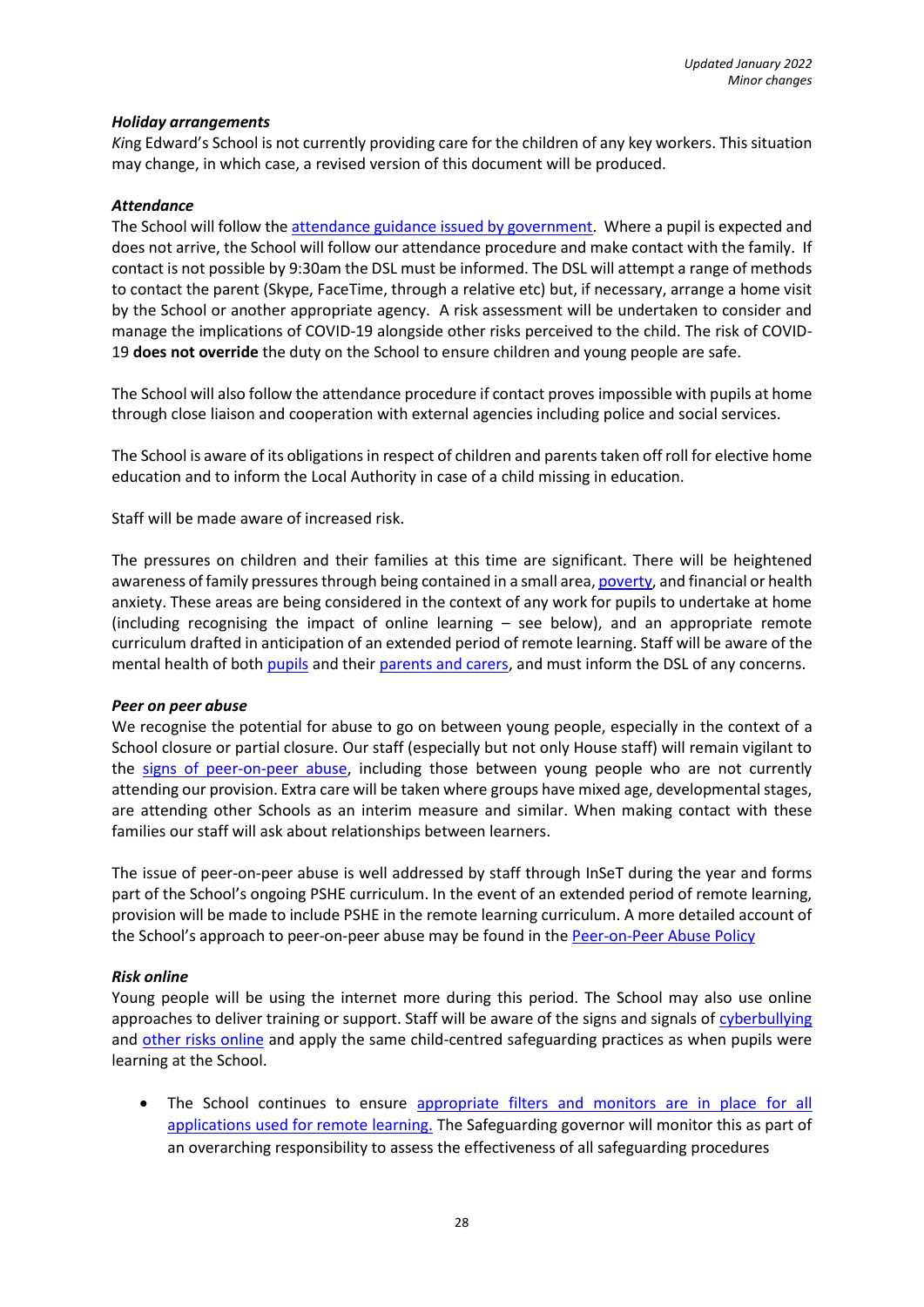- The School has taken on board guidance from the [UK Safer Internet Centre](https://swgfl.org.uk/resources/safe-remote-learning/) on safe remote learning and guidance for [safer working practice](https://www.saferrecruitmentconsortium.org/GSWP%20Sept%202019.pdf) from the Safer Recruitment Consortium. We have issued a code of conduct for remote learning, accordingly.
- Staff have discussed the risk that professional boundaries could slip during this exceptional period and been reminded of the School's code of conduct and importance of using School systems to communicate with pupils and their families.
- Staff have read the [20 safeguarding considerations for livestreaming](https://static.lgfl.net/LgflNet/downloads/digisafe/Safe-Lessons-by-Video-and-Livestream.pdf) prior to delivering any livestreamed sessions

King Edward's School pupils have received guidance on keeping safe online and know how to raise concerns with the School. During this time of remote learning, the School will not ask pupils to interact with anyone from outside the School community.

In case of concern, other child-protection resources to contact include:

[Childline](https://www.childline.org.uk/?utm_source=google&utm_medium=cpc&utm_campaign=UK_GO_S_B_BND_Grant_Childline_Information&utm_term=role_of_childline&gclsrc=aw.ds&&gclid=EAIaIQobChMIlfLRh-ez6AIVRrDtCh1N9QR2EAAYASAAEgLc-vD_BwE&gclsrc=aw.ds) (0800 1111) [UK Safer Internet Centre](https://reportharmfulcontent.com/) and [CEOP.](https://www.ceop.police.uk/safety-centre/)

In addition, parents and carers should make a note of the following resources to keep their children safe when online:

- [Internet](https://www.internetmatters.org/?gclid=EAIaIQobChMIktuA5LWK2wIVRYXVCh2afg2aEAAYASAAEgIJ5vD_BwE) matters for support for parents and carers to keep their children safe online
- London Grid for [Learning](http://www.lgfl.net/online-safety/) for support for parents and carers to keep their children safe online
- [Net-aware](https://www.net-aware.org.uk/) for support for parents and careers from the NSPCC
- [Parent](https://parentinfo.org/) info for support for parents and carers to keep their children safe online
- [Thinkuknow](http://www.thinkuknow.co.uk/) for advice from the National Crime Agency to stay safe online
- UK Safer [Internet](https://www.saferinternet.org.uk/advice-centre/parents-and-carers) Centre advice for parents and carers
- Free additional support for staff in responding to online safety issues can be accessed from th[e Professionals Online Safety Helpline at the UK Safer Internet Centre.](https://www.saferinternet.org.uk/helpline/professionals-online-safety-helpline)

#### *Allegations or concerns about staff*

With such different arrangements young people could be at greater risk of abuse from staff or volunteers. We remind all staff to maintain the view that 'it could happen here' and to immediately report any concern, no matter how small, to the safeguarding team (as above and in the Safeguarding Directory).

Any staff or volunteers from outside our setting will complete an induction to ensure they are aware of the risks and know how to take action if they are concerned.

The School has confirmed that the arrangements to contact the LADO at the local authority remain unchanged (as above).

If necessary, the School will continue to follow the duty to refer to DBS any adult who has harmed or poses a risk of harm to a child or vulnerable adult, and to the Teacher Regulation Agency in line with paragraph 166 of KCSIE 2021 using the address [Misconduct.Teacher@education.gov.uk.](mailto:Misconduct.Teacher@education.gov.uk)

#### *New staff or volunteers*

New starters must have an induction before starting or on their first morning with the DSL or a deputy. They must read the School Child Protection policy, the Behaviour Policy, the Whistleblowing Policy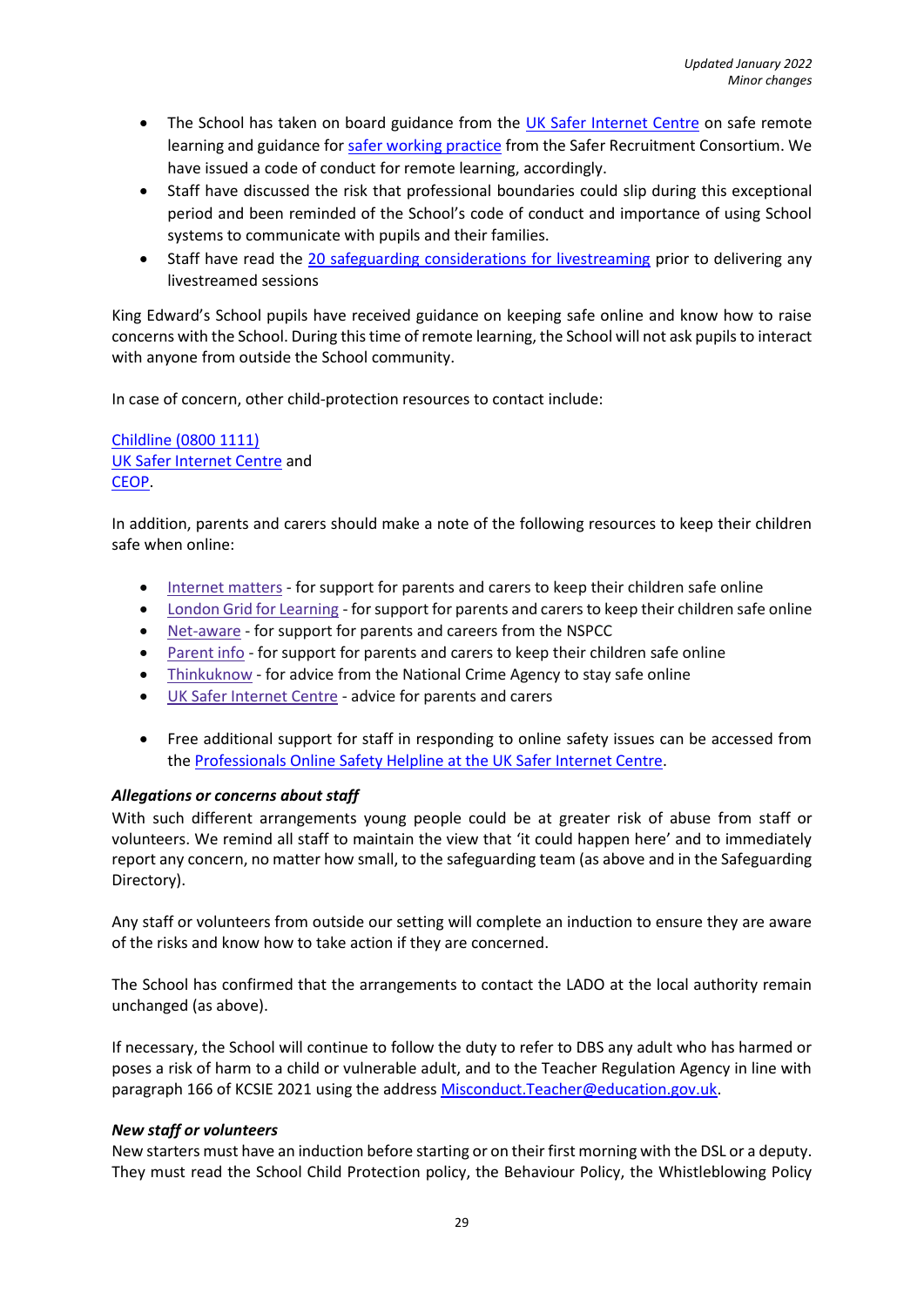and the Staff Code of Conduct in the Employment Handbook. The (D)DSL will ensure new recruits know whom to contact if worried about a child and ensure the new starters are familiar with child protection procedures.

If staff or volunteers are transferring in from other registered education or childcare settings for a temporary period to support the care of pupils, we will seek evidence from their setting that:

- the member of staff has completed relevant safeguarding training in line with other similar staff or volunteers,
- they have read Part I and Annex A of KCSIE 2021, and
- where the role involves regulated activity, and the appropriate DBS check has been undertaken by that setting, we will undertake a [written risk assessment](https://www.saferrecruitmentconsortium.org/Risk%20Assessment%20for%20Volunteers%20PRINT%20VERSION%20Wardell%20Associates.docx) to determine whether a new DBS would need to be undertaken. It may be in these exceptional times we can rely on the DBS undertaken by their setting.

Our child protection procedures hold strong:

- Volunteers may not be left unsupervised with pupils until suitable checks have been undertaken. People supervising volunteers must be themselves in regulated activity, able to provide regular, day to day supervision and reasonable in all circumstances to protect the pupils.
- The School will undertake a written risk assessment on the specific role of each volunteer to decide whether to obtain an enhanced DBS check (with barred list information) for all staff and volunteers new to working in regulated activity in line with [DBS guidance.](https://www.gov.uk/government/collections/dbs-eligibility-guidance)
- When undertaking ID checks on documents for the DBS it is reasonable initially to check these [documents online](https://www.gov.uk/government/news/covid-19-changes-to-dbs-id-checking-guidelines) through a live video link and to accept scanned images of documents for the purpose of applying for the check. The actual documents will then be checked against the scanned images when the employee or volunteer arrives for their first day.
- The School will update the Single Central Record of all staff and volunteers working in the School, including those from other settings. This will include the risk assessment around the DBS. A record will be kept by the HR Department of who is working in the School each day.

### *New children at the School*

In cases when children join our School from other settings, we will require confirmation from the DSL whether they have a Safeguarding File or SEN statement/EHCP, in the normal way. This file must be provided securely **before** the child begins at our School and a call made from our (D)DSLs to the placing School's DSL to discuss how best to keep the child safe. In some unusual circumstances this may not be possible. Information provided must include contact details for any appointed social worker and where relevant for the Virtual School Head. Safeguarding information about children placed in our School will be recorded on our safeguarding system, will be securely copied to the placing School DSL and will be securely returned to the placing School on completion of the child's placement with us so there is a continuous safeguarding record for the child.

The DSL will undertake a risk assessment in respect of any new information received, considering how risks will be managed and which staff need to know about the information. This will be recorded on our safeguarding recording system.

This policy has been remotely approved by Governors on 5<sup>th</sup> October 2021 and is available on the School website and Firefly.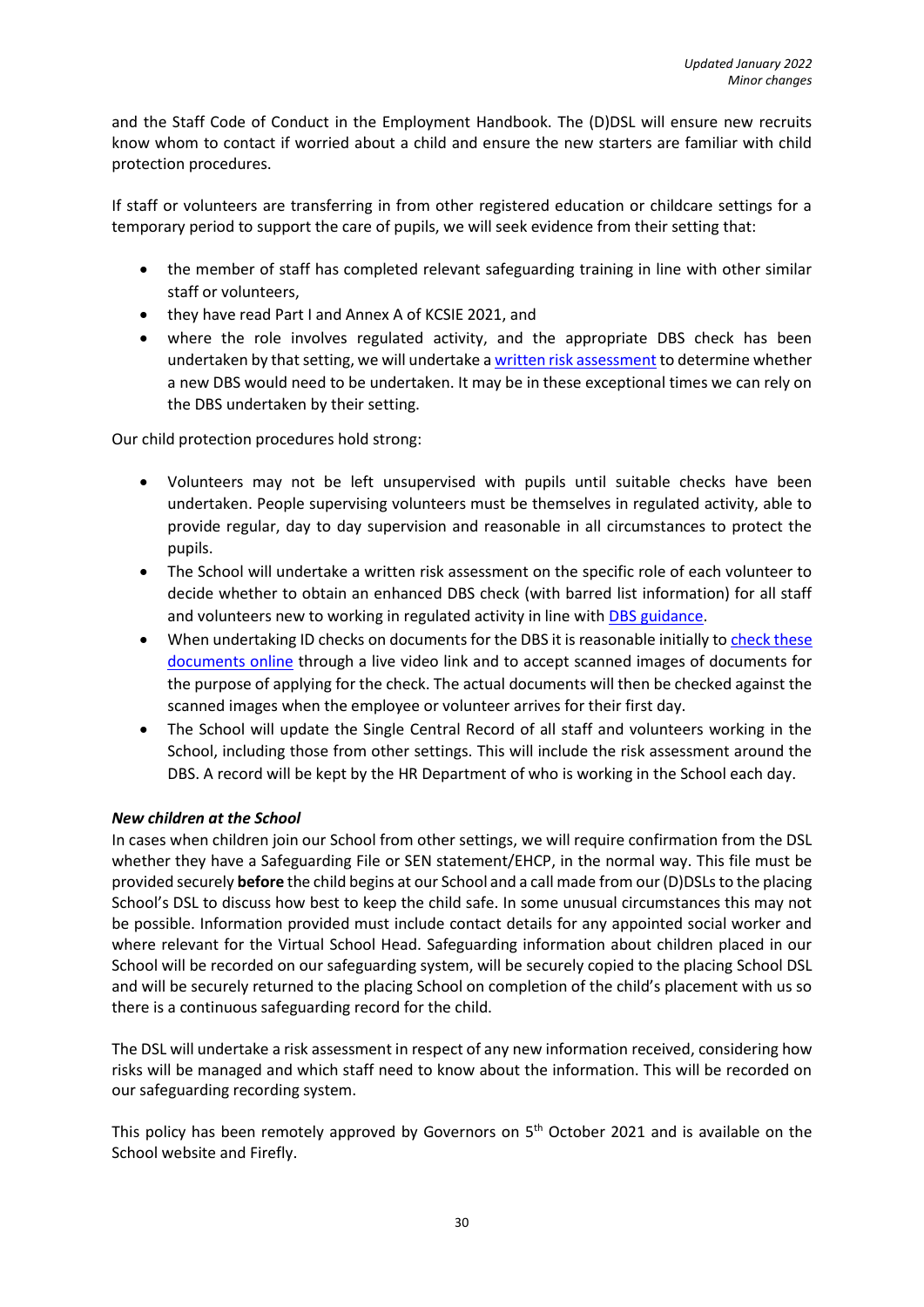## <span id="page-30-0"></span>Appendix 4 "Levels of Need"

- 1. Surrey Children's Safeguarding Partnership publishes a document called Effective Family Resilience (known as 'Levels of Need') which sets out in detail the indicators, symptoms and behaviours which people who work with children must look out for constantly. It divides those into **four** levels of need. Every single person in Surrey who is under 18 will fit within one of the four levels.
- 2. Concerns about the wellbeing of any pupils should be shared with DSL or Deputy DSL (in person or via CPOMS) and will then be discussed at the Pupil Wellbeing Committee which meets once per week in term time with the following members:
- 3. DSL (currently also Deputy Head; Chair); Deputy Head (Academic); Deputy DSL; School Counsellor; Medical Centre Manager; SENCO; Chaplain
- 4. Discussion within this body, and effective use of CPOMS, should minimise the 'jigsaw' effect in which a number of colleagues hold information that, individually, may seem trivial but which, once put together become significant.
- 5. **Level One**: the large majority of children at KESW (and in Surrey more generally) are said to be at Level One, the lowest of the four Levels of Need, because they are developing and achieving outcomes as expected. As part of growing up, many children will have health concerns, family issues, academic worries or problems with peer relationships. It is a key part of the role of HsMs, and their teams to offer children and their families advice and information on support which is universally open to all pupils: Tutors and Matrons, the Special Educational Needs department, the Chaplaincy, the Medical Centre, Counsellor, NHS services, and so forth.
- 6. **Level Two**: if the DSL, working with the Pupil Wellbeing Committee (PWC), judges that the child's situation requires a more formal coordination of the School's internal services, he or she is said to be at Level Two. The Committee will identify a 'Lead Professional' who will have responsibility for assessing the pupil's needs and then writing, implementing and reviewing a Pastoral Care Plan (KESW's version of an Early Help Plan). The plan will be shared with the pupil and their parents, and others on a need-to-know basis, and with HsM whenever possible. The purpose of a PCP is to improve the child's situation by formulating a response, coordinating the work of colleagues, and regularly reviewing progress. If, on review, the pupil's situation does not seem to be improving, the Committee will consider escalation.
- 7. At **Level Three**, the child's needs are moving beyond what the School alone can provide. For example, the School's Medical Officer may have referred the pupil to CAMHS, or the SENCO may have decided that specialised external support is required. If the DSL, working with the PWC and the Safeguarding Partnership's Effective Family Resilience document, judges that the child's needs might best be met by a mixture of the School's internal services working together with the targeted help provided by specialised exterior services, then the DSL will refer the child to Surrey Council's Early Help Hub using the Children's Single Point of Access (contact details on the Safeguarding directory for adults) or to services provided within the pupil's home area (if not Surrey). In most cases, written consent for a referral must be provided by parents, guardian or social worker, and the resulting Early Help Plan (local authority version) must include and be shared with them and the child. An Early Help review at which the parents and the professionals who are offering support to the pupil meet is called a TAF ('Team around the Family') meeting.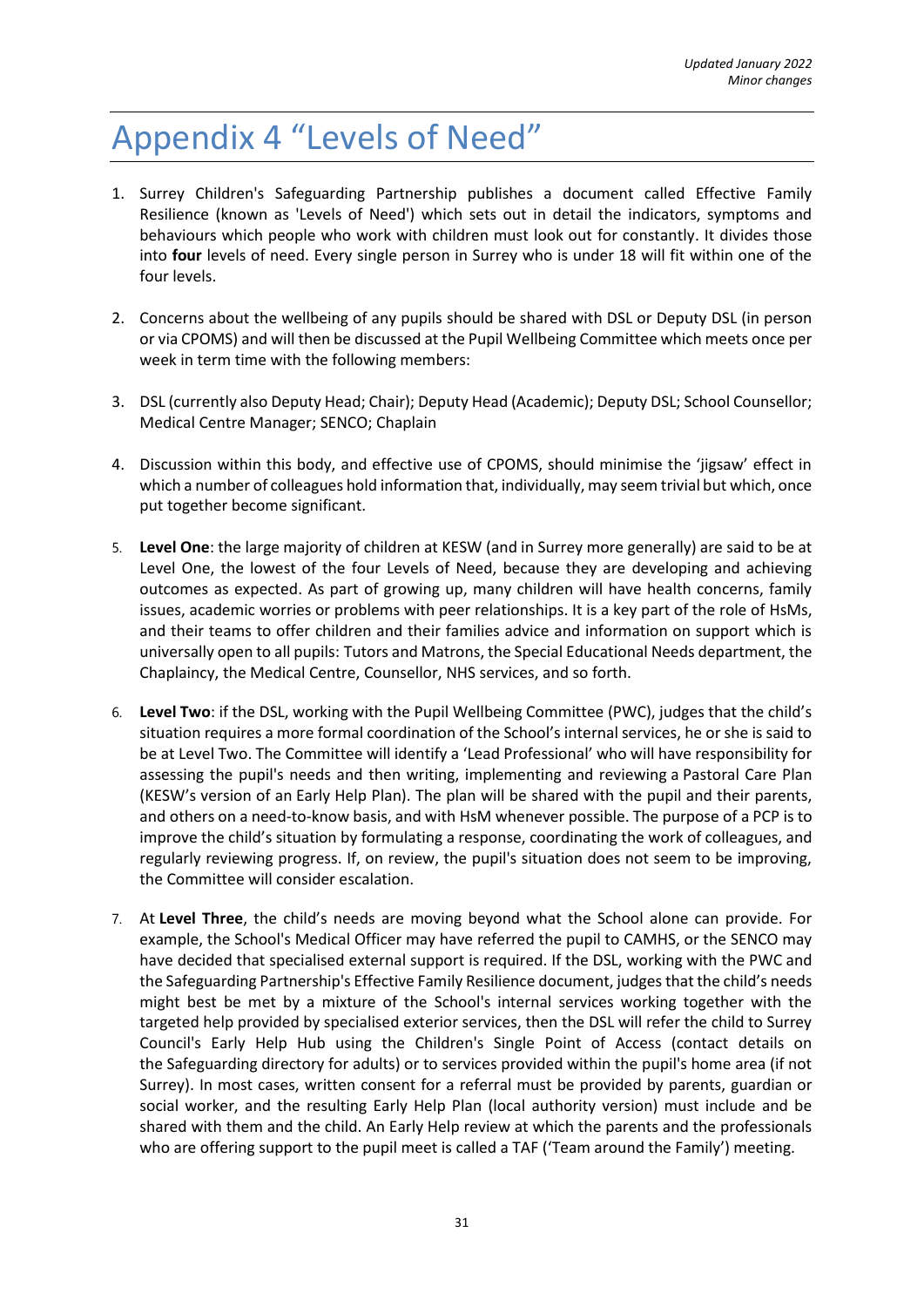8. **Level Four**, the highest level of need, is a legal designation defined by Sections 17 and 47 of the Children Act 1989. The School must pass on to the local authority any possible Level Four concerns. Section 17 of that Act safeguards children who are 'in need', because their health or development would be weakened if they were not supported by specialised services. This includes children with serious disabilities or complex special educational needs. Under Section 47 of the Children Act, which covers **child protection**, the local authority must investigate when it becomes aware that a child is suffering (or is likely to suffer) significant harm.